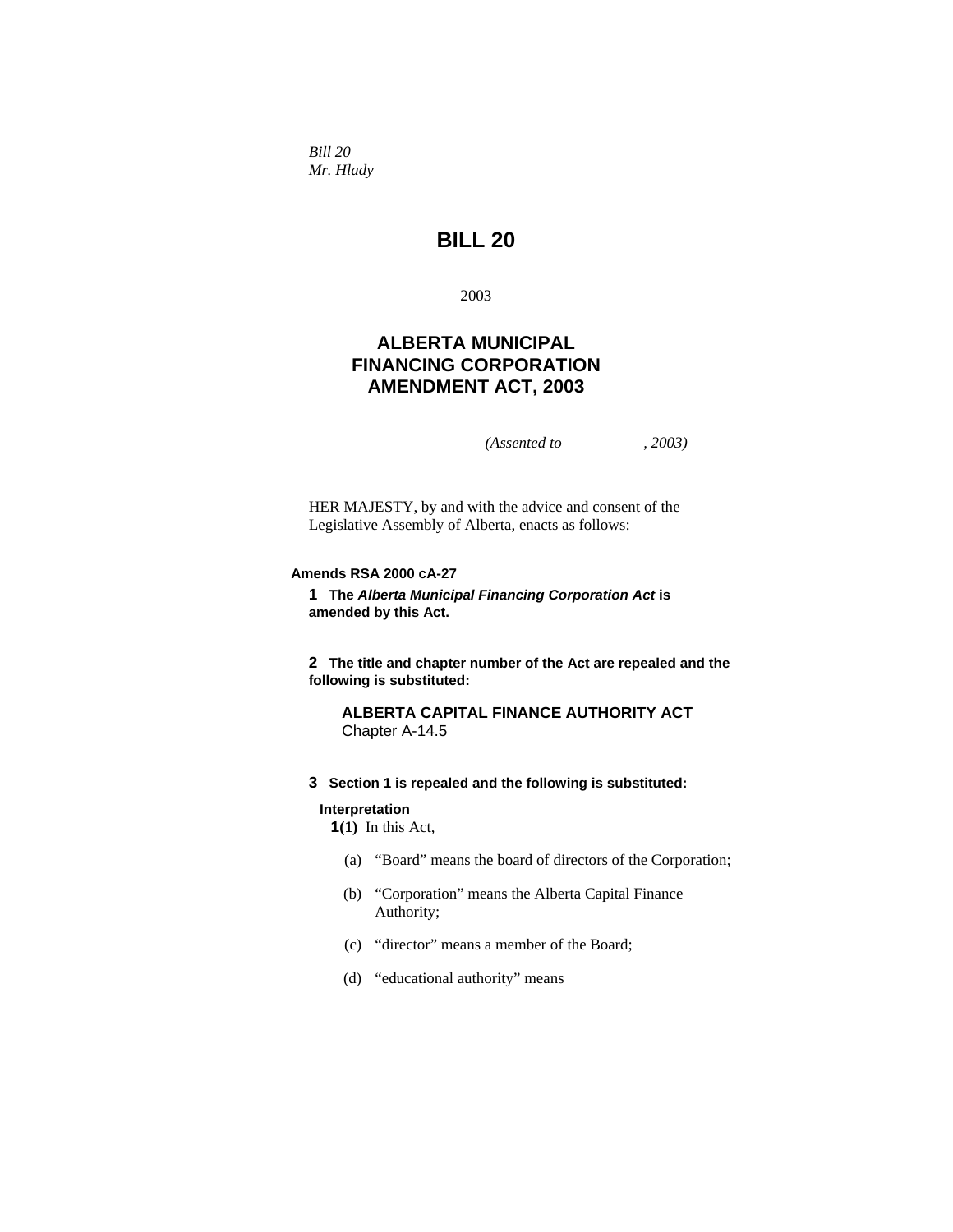- (i) the board of trustees of a school district or school division under the *School Act*;
- (ii) the board of governors of a public college under the *Colleges Act*;
- (iii) the board of governors of a technical institute under the *Technical Institutes Act*;
- (iv) the governors of a university under the *Universities Act*;
- (v) The Board of the Northland School Division No. 61 under the *Northland School Division Act*;
- (e) "health authority" means
	- (i) a person, other than a regional health authority, that owns an approved hospital under the *Hospitals Act*;
	- (ii) a person, other than a regional health authority, that owns a mental health hospital under the *Hospitals Act*;
	- (iii) a regional health authority under the *Regional Health Authorities Act*;
	- (iv) a provincial health board that is a corporation under the *Regional Health Authorities Act*;
- (f) "improvement district" means, with respect to being allotted shares in the Corporation or borrowing from the Corporation, the Government of Alberta as represented by the Minister responsible for improvement districts;
- (g) "local authority" means a city, an educational authority, a health authority, a municipal authority, a regional authority or a town;
- (h) "Minister" means the Minister determined under section 16 of the *Government Organization Act* as the Minister responsible for this Act;
- (i) "municipal authority" means (i) an improvement district;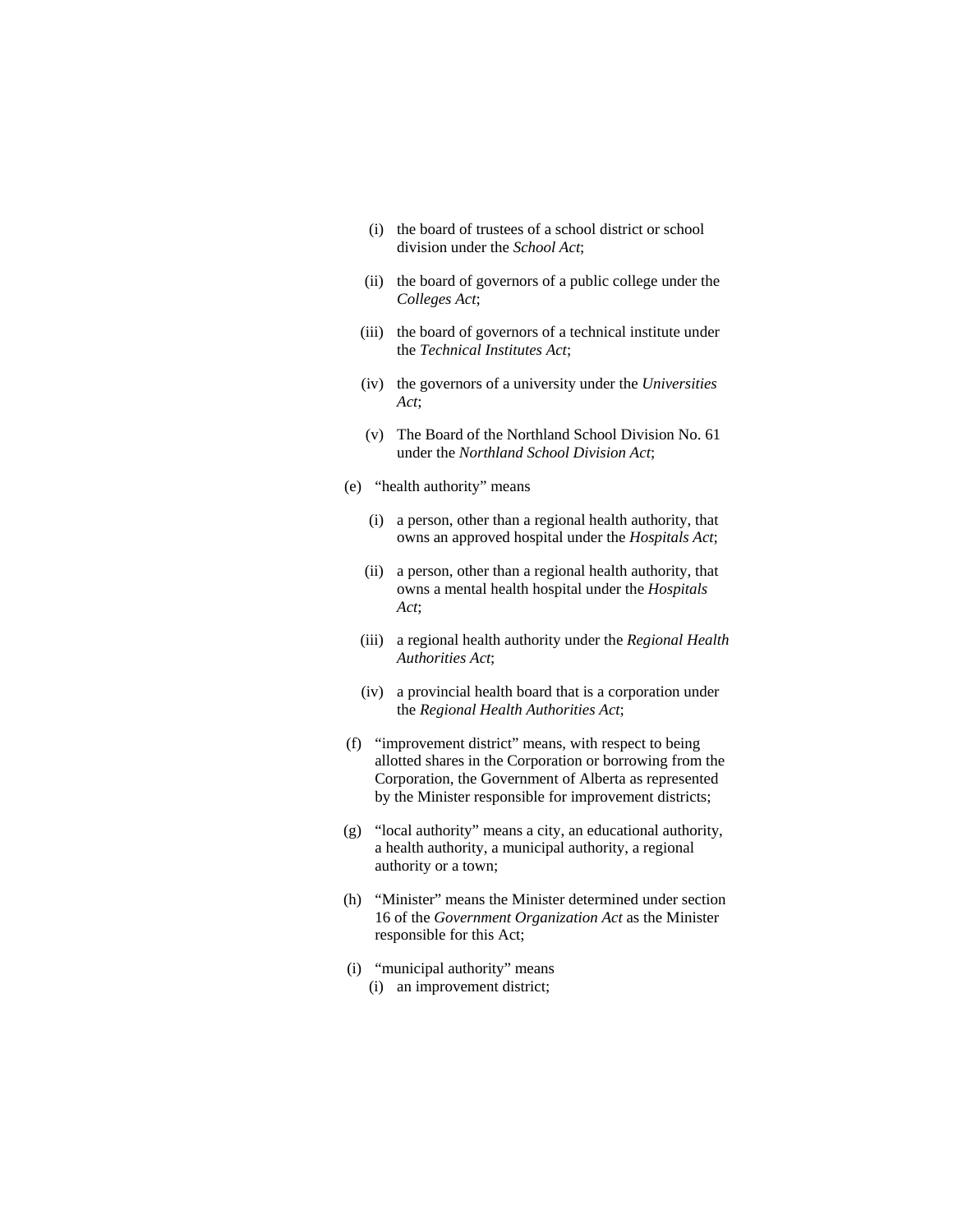- (ii) a Metis settlement;
- (iii) a municipal district;
- (iv) a special area;
- (v) a specialized municipality;
- (j) "regional authority" means
	- (i) the board of trustees of a drainage district under the *Drainage Districts Act*;
	- (ii) an irrigation district under the *Irrigation Districts Act*;
	- (iii) a regional airports authority created under the *Regional Airports Authority Act*;
	- (iv) a regional services commission established under the *Municipal Government Act*;
- (k) "resolution" means a resolution of the Board;
- (l) "securities" includes bonds, debentures, guaranteed investment certificates or receipts, certificates of deposit, deposit receipts, bills, notes and mortgages of real or personal property;
- (m) "special area" means, with respect to being allotted shares in the Corporation or borrowing from the Corporation, the Government of Alberta as represented by the Minister responsible for special areas.
- **(2)** A reference in this Act
	- (a) to a city, municipal district, specialized municipality, improvement district or special area is a reference to a city, municipal district, specialized municipality, improvement district or special area under the *Municipal Government Act*, and
	- (b) to a town is a reference to a town, village or summer village under the *Municipal Government Act* and includes a reference to a town under the *Parks Towns Act*.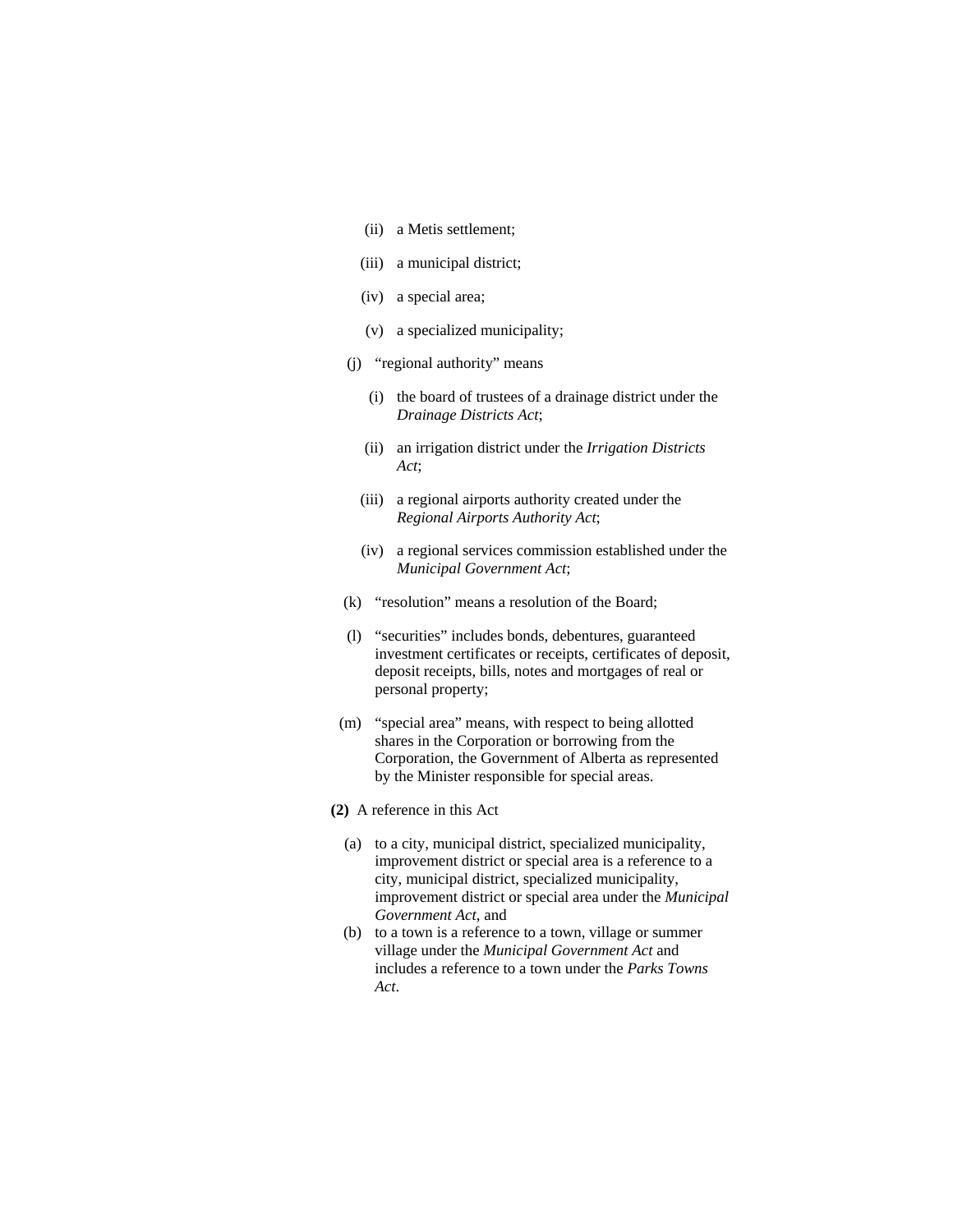**(3)** A reference in this Act to a city, town, municipal district, specialized municipality, improvement district, special area or Metis settlement is also a reference, for the purposes of determining population, to the geographical area within the boundaries of the city, town, municipal district, specialized municipality, improvement district, special area or Metis settlement.

#### **4 The heading preceding section 2 and section 2 are repealed and the following is substituted:**

### **The Corporation and Its Governance**

#### **Corporation**

**2** The corporation incorporated under the name "Alberta Municipal Financing Corporation" is continued under the name "Alberta Capital Finance Authority".

# **Powers**

**2.1(1)** The Corporation has the capacity and, subject to subsection (2), the rights, powers and privileges, of a natural person.

**(2)** With respect to any right, power or privilege exercisable by the Corporation, the Lieutenant Governor in Council may

- (a) prohibit the use of the right, power or privilege;
- (b) restrict the use of the right, power or privilege;
- (c) provide that the right, power or privilege be exercised subject to any terms or conditions prescribed in the regulations.

**(3)** Notwithstanding subsection (1) but subject to the regulations, the Corporation is not to engage in or carry on any activity that does not pertain to the business of the Corporation.

### **5 The heading preceding section 4 is repealed.**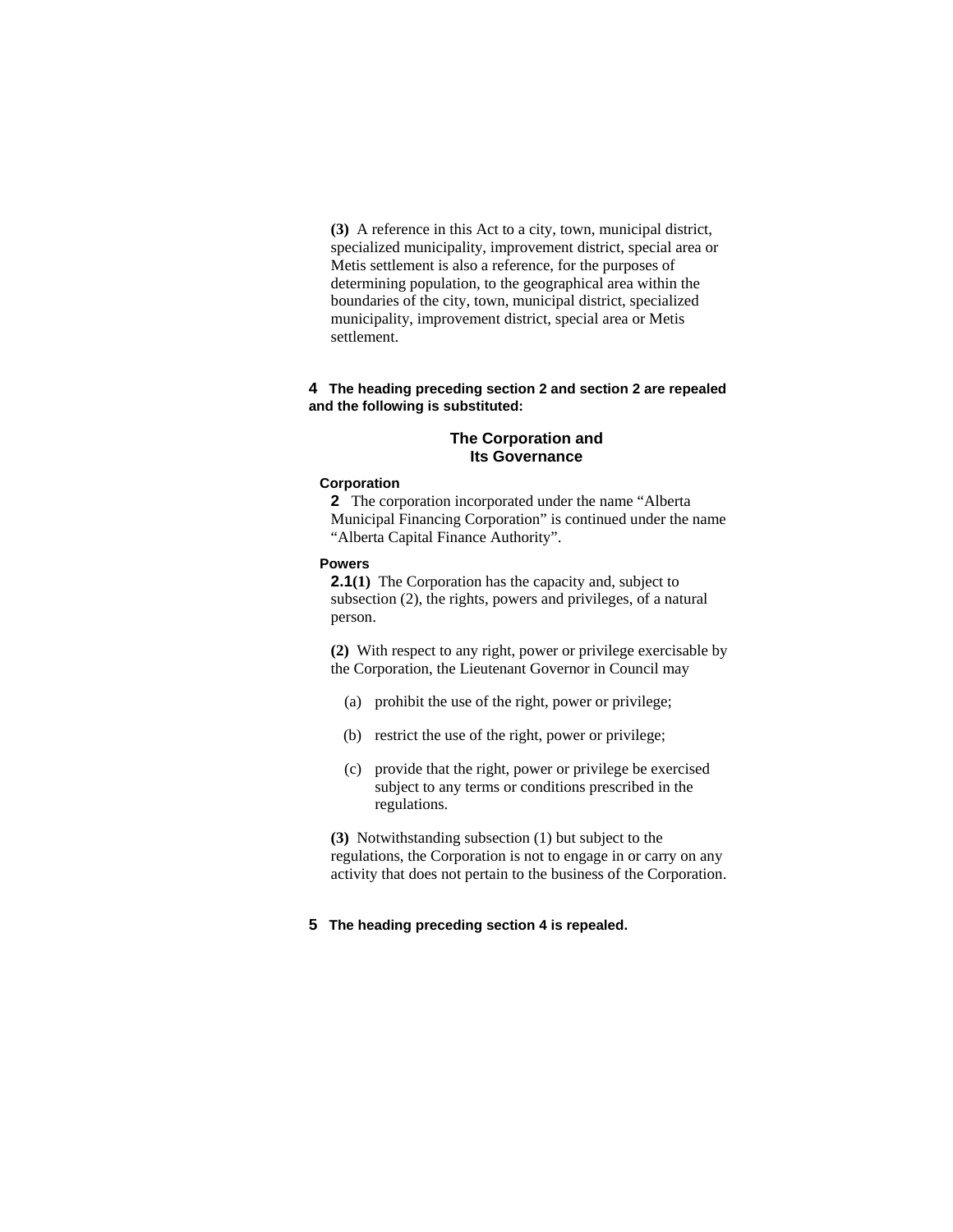# **6 Section 4 is amended**

# **(a) in subsection (1)**

- **(i) by striking out** "corporation" **and substituting**  "Corporation";
- **(ii) by repealing clause (b) and substituting the following:**
	- (b) 1000 Class B shares to be allotted only to municipal authorities, health authorities and regional authorities,
- **(iii) in clause (e) by striking out** "school districts" **and substituting** "educational authorities";
- **(b) in subsections (2) and (3) by striking out** "corporation" **and substituting** "Corporation".

### **7 Section 5 is repealed.**

#### **8 Section 6 is amended**

- **(a) in subsections (1) and (2) by striking out** "corporation" **and substituting** "Corporation";
- **(b) in subsection (2) by striking out** "of the council or by bylaw" **and substituting** "of the local authority or the Corporation".

#### **9 Section 8 is amended**

### **(a) by repealing subsection (1) and substituting the following:**

### **Allotment**

- **8(1)** The Corporation may, subject to the regulations,
- (a) allot Class A shares to Her Majesty the Queen in right of Alberta in the amount requested by the Minister;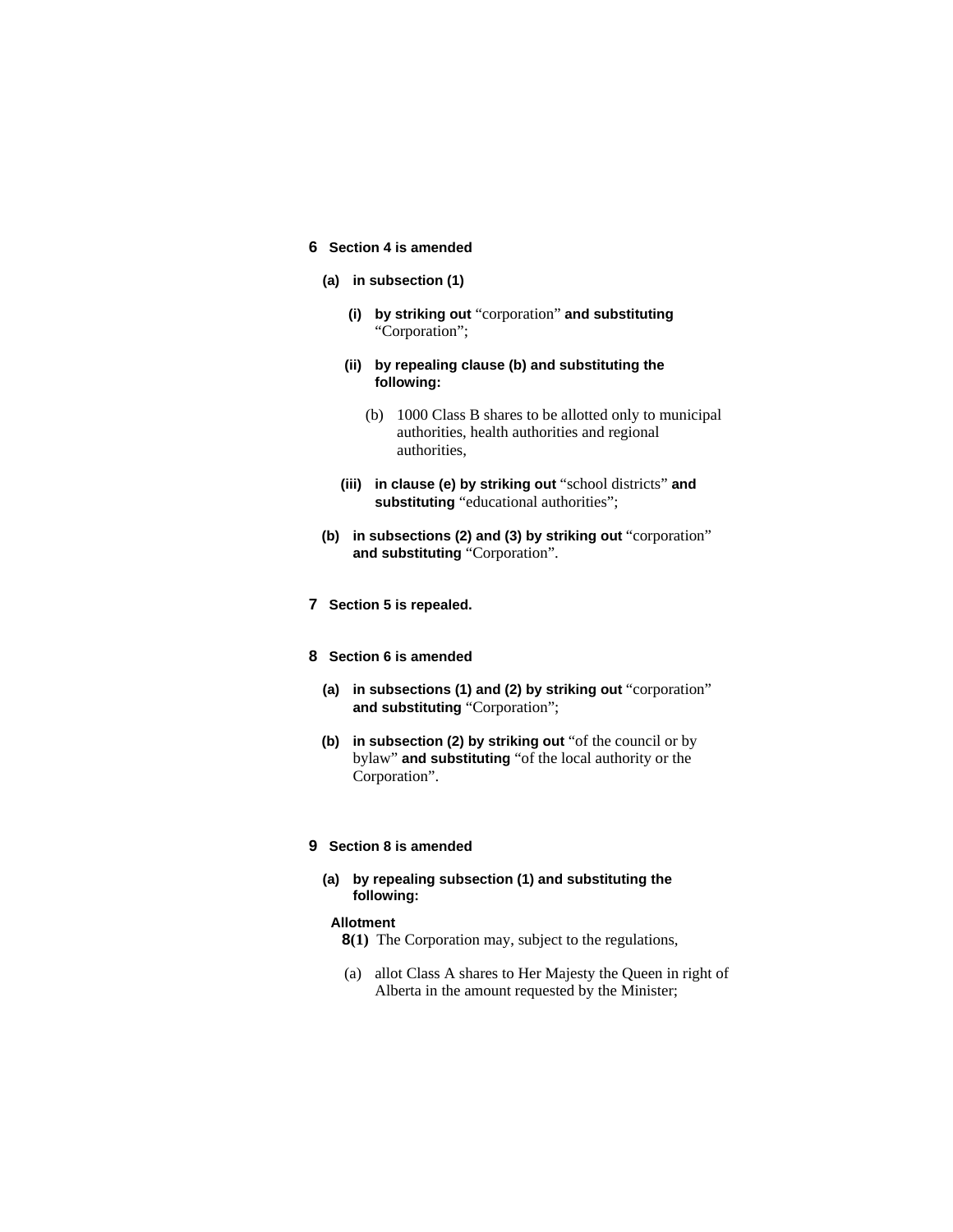- (b) allot Class B shares to improvement districts, Metis settlements, municipal districts, special areas and specialized municipalities in ratios based on the population of each of them;
- (c) allot one Class B share to each regional authority;
- (d) allot one Class B share to each health authority;
- (e) allot Class C shares to cities in ratios based on the population of each city;
- (f) allot Class D shares to towns in ratios based on the population of each town;
- (g) allot one Class E share to each educational authority.

**(1.1)** If a share of the Corporation has been allotted to and issued in the name of a non-legal entity, that share is deemed to have been allotted and issued to the corporation that is responsible for or that corresponds to that non-legal entity.

- **(b) in subsections (2) and (3) by striking out** "corporation" **and substituting** "Corporation".
- **10 Section 9 is amended**
	- **(a) by striking out** "corporation" **wherever it occurs and substituting** "Corporation";
	- **(b) in subsection (1) by striking out** "the bylaws" **and substituting** "resolution";
	- **(c) in subsection (2) by striking out** "bylaws" **wherever it occurs and substituting** "resolutions" **and by striking out**  "bylaw" **and substituting** "resolution".

#### **11 The heading preceding section 10 and sections 10, 11, 12 and 13 are repealed and the following is substituted:**

#### **Board of directors**

**10(1)** The board of directors of the Corporation consists of the following: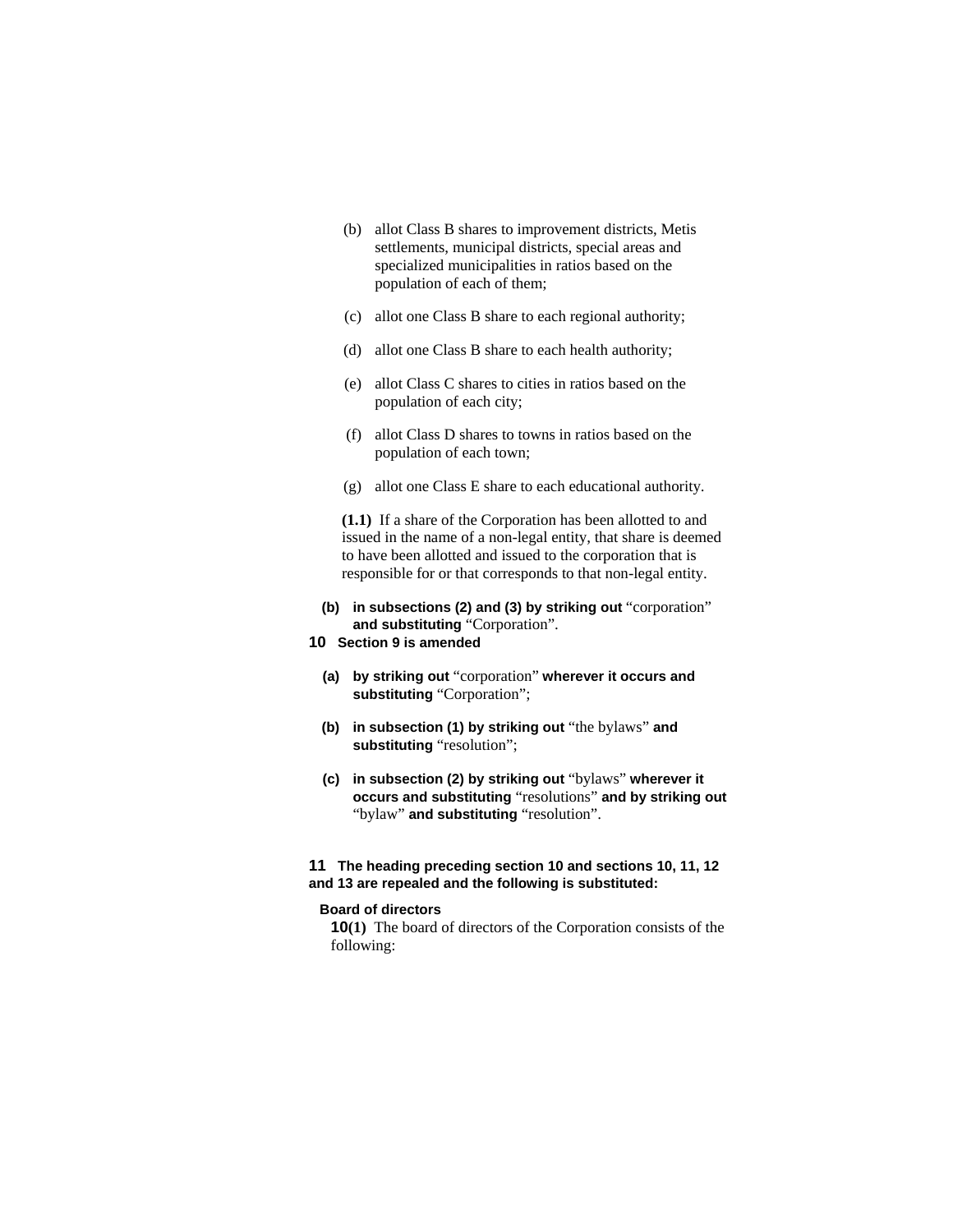- (a) 5 directors appointed by the Lieutenant Governor in Council;
- (b) one director elected by the shareholders of the Class B shares;
- (c) one director elected by the shareholders of the Class C shares;
- (d) one director elected by the shareholders of the Class D shares;
- (e) one director elected by the shareholders of the Class E shares.

**(2)** The business of the Corporation is to be administered by the Board.

**(3)** The Board may exercise all the powers of the Corporation.

### **Directors**

**11(1)** A person is not eligible to be elected or appointed to the Board unless the person is a Canadian citizen or lawfully admitted into Canada as a permanent resident and has been a resident of Alberta for at least one year.

**(2)** Not more than 2 employees of the Government of Alberta may be appointed to the Board.

**(3)** When there is a vacancy on the Board, the remaining directors may exercise all the powers of the Board so long as there is a quorum of the Board.

**(4)** The directors, other than officers or employees of the Government of Alberta or officers or employees of any agent of the Government of Alberta, are to be paid remuneration for their services as prescribed by the Lieutenant Governor in Council.

**(5)** The Corporation may pay the directors' travelling and living expenses incurred while they are away from their ordinary places of residence in the course of their duties as directors at a rate determined by the Corporation.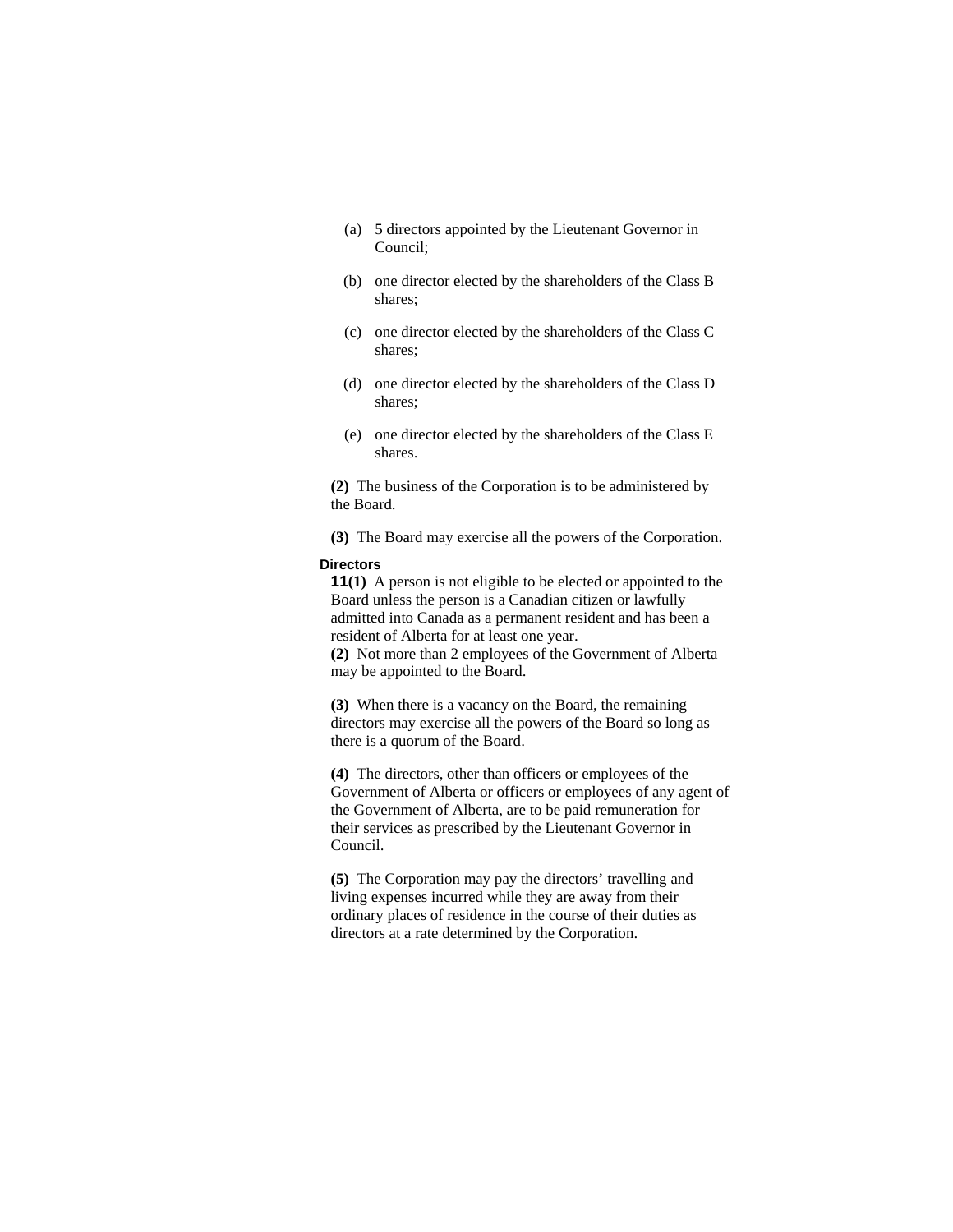### **12 Sections 15, 16 and 17 are repealed and the following is substituted:**

#### **Terms of office**

**15(1)** Subject to subsection (4), the term of office of a person who is elected as a director by a class of shareholders is 3 years.

**(2)** The term of office of a person appointed as a director by the Lieutenant Governor in Council is as prescribed in the appointment, but may not exceed 3 years.

**(3)** A person who is a director is eligible to be re-elected or reappointed as a director.

**(4)** The term of office of a director,

- (a) in the case of a director elected by the Class C or Class E shareholders, is to expire in the year following the year in which the term of office of the director elected by the Class B shareholders expires, and
- (b) in the case of a director elected by the Class D shareholders, is to expire in the 2nd year following the year in which the term of office of the director elected by the Class B shareholders expires,

and in order to maintain that sequence of expiries the Board may by resolution direct, where necessary to maintain that sequence, that a director be elected for a term of office that is longer or shorter than 3 years, but in no case is that term of office to exceed 4 years.

**(5)** Subject to subsections (6), (7) and (8), a person is not eligible to hold office as a director for more than 9 consecutive years.

**(6)** A person who has held office as a director for 9 consecutive years is once again eligible to be elected or appointed as a director if at least 3 years has elapsed from the time that the person last ceased holding office as a director.

**(7)** If during a director's term of office the 9-year period referred to in subsection (5) expires before the director has completed that term of office, the director may complete that term of office as if the 9-year period had not expired.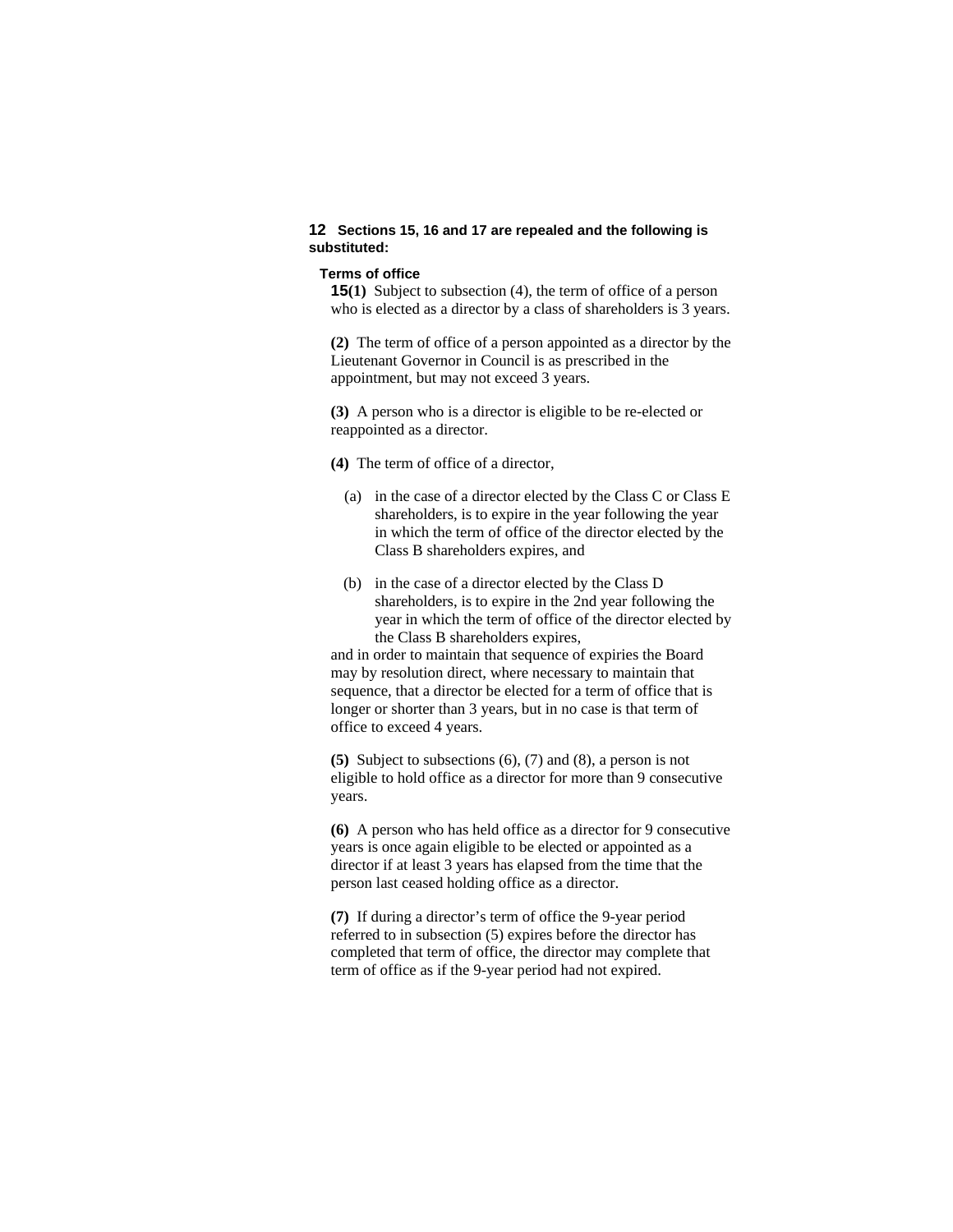**(8)** Notwithstanding anything in this section, after the expiry of a person's term of office as a director that person continues to hold office as a director until

- (a) that person is re-elected or reappointed, as the case may be, as a director,
- (b) that person's successor is elected or appointed, as the case may be, as a director, or
- (c) 12 months has elapsed,

whichever comes first.

#### **Vacancies**

**16(1)** If during a director's term of office that director's position on the Board becomes vacant,

- (a) in the case of a director appointed to the Board by the Lieutenant Governor in Council, the Lieutenant Governor in Council may appoint a director to serve for the unexpired term of office, and
- (b) in the case of a director elected to the Board,
	- (i) the remaining directors elected by the Class B, Class C, Class D and Class E shareholders may appoint a person to act as an interim director to serve until the next annual meeting, and
	- (ii) at the next annual meeting the shareholders of the class of shares who elected the director whose position had become vacant may elect a director to serve for the unexpired term of office.

**(2)** An interim director appointed pursuant to this section may, while holding office, exercise all the powers of a director.

**(3)** For the purposes of section 15(5), the time served by an interim director or a director pursuant to this section is not to be considered in determining that person's eligibility to hold office as a director.

# **Officers**

**17(1)** The Minister may appoint from among the directors a chair and one or more vice-chairs of the Board.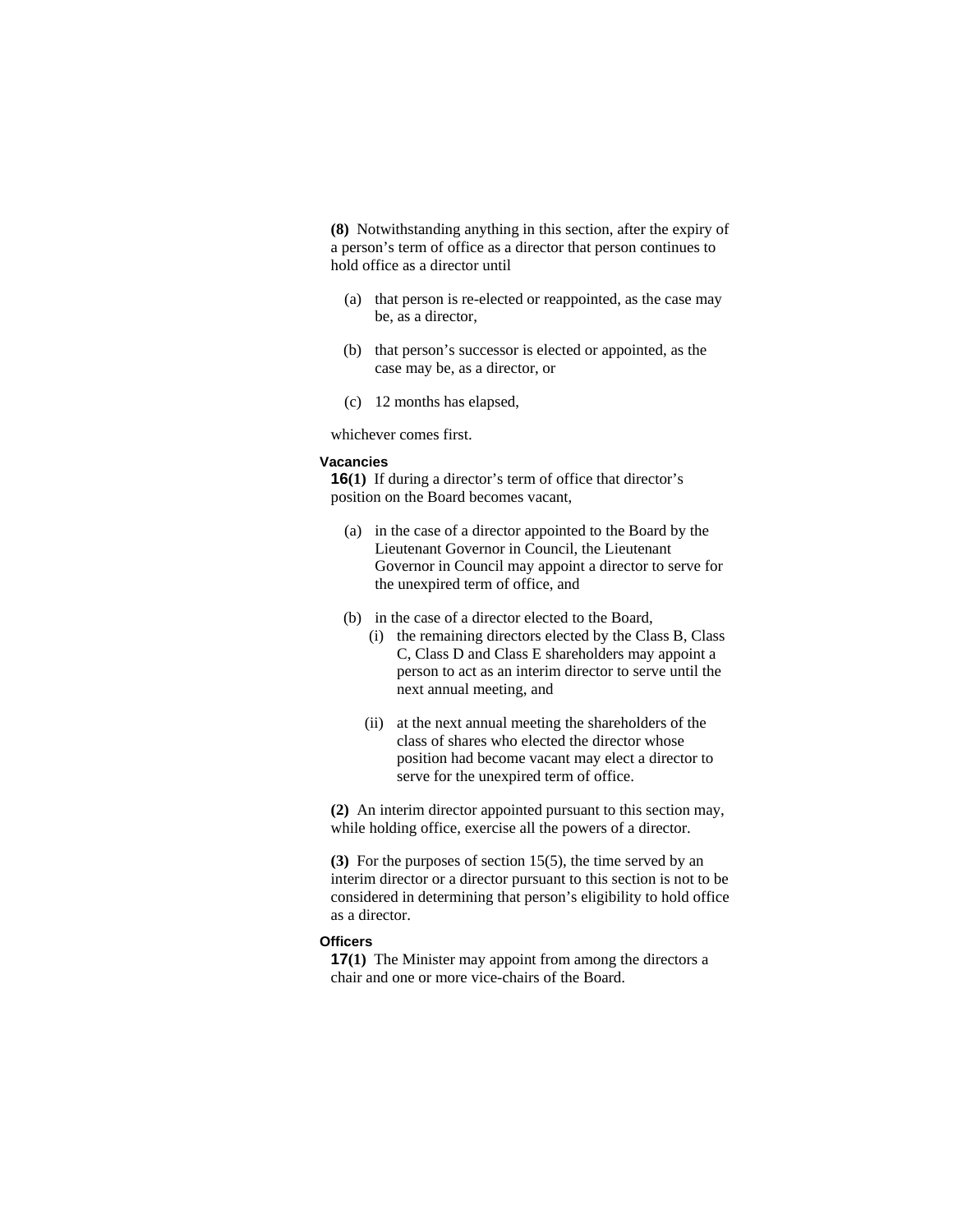**(2)** The Board may appoint a president of the Corporation and any other officers of the Corporation that the Board considers necessary to carry out the business of the Corporation.

**(3)** A person is not eligible to serve concurrently as the president of the Corporation and as the chair or vice-chair of the Board.

**(4)** The Board may delegate in writing any power or duty conferred on it, except the power to make resolutions, to a committee appointed by it, or to a director, an officer or an employee of the Corporation or to an employee of the Government of Alberta.

#### **13 Section 18 is amended**

- **(a) in subsection (1) by striking out** "corporation" **and substituting** "Corporation";
- **(b) in subsection (2) by striking out** "bylaw or".

#### **14 Section 19 is repealed and the following is substituted:**

#### **Voting of shares**

**19(1)** At all meetings of the shareholders of the Corporation, a shareholder has one vote for each of the shares of the Corporation that the shareholder holds.

**(2)** Notwithstanding subsection (1), in an election for a director to be elected by the shareholders of a class of shares, the only shares that may be voted in the election for that director are the shares of that class.

**(3)** A person may establish the right to vote a share that is held by a shareholder by filing with the Corporation, in a manner and within a time acceptable to the Board, a notice given by or on behalf of the shareholder appointing that person as its authorized representative for the purposes of voting.

#### **Resolutions**

**19.1(1)** The Board may make resolutions relating to any matter or thing that pertains to the operation or business of the Corporation.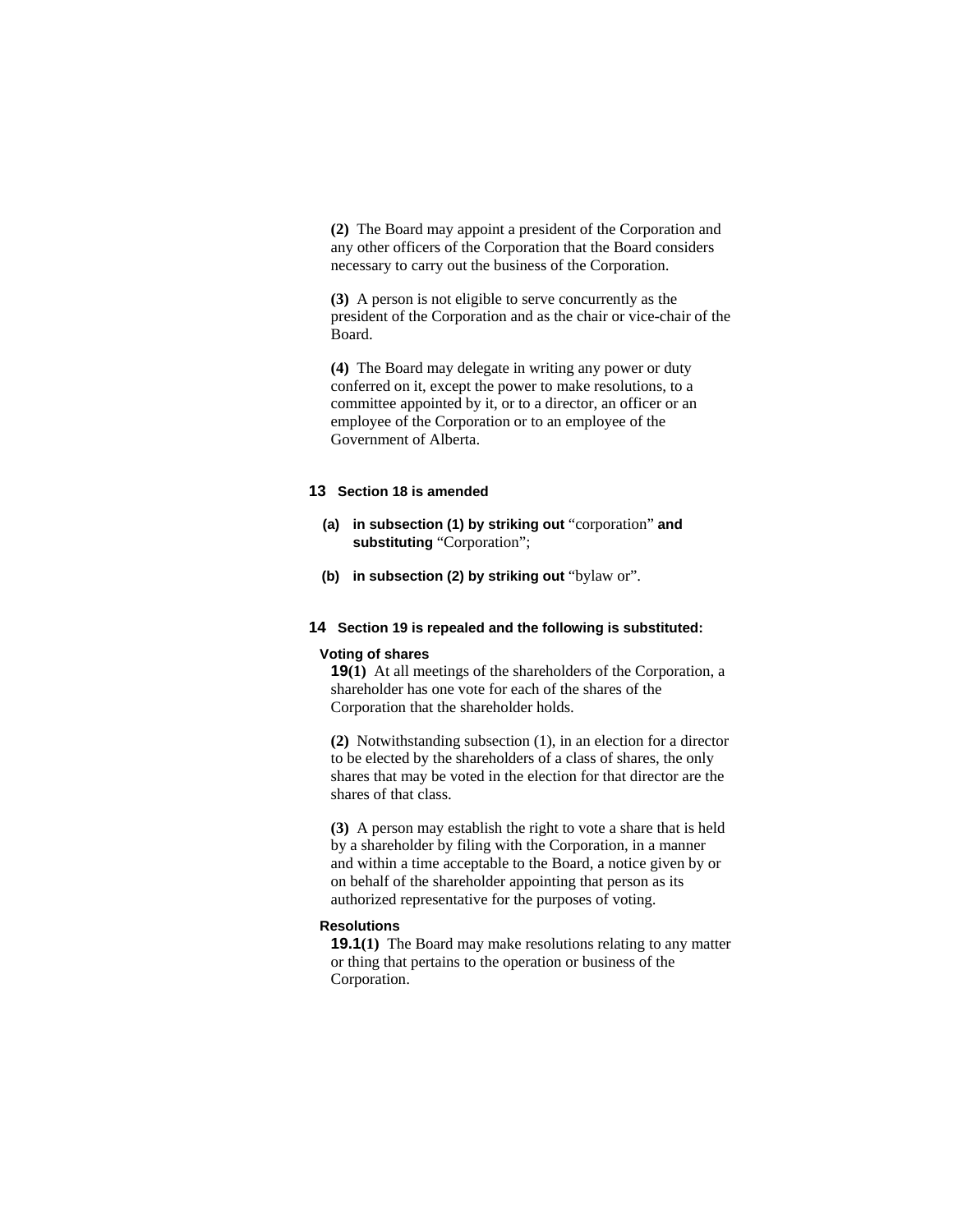**(2)** A resolution made by the Board may be general or specific in its application.

# **15 The headings preceding sections 21, 24 and 25 and sections 21 to 25 are repealed and the following is substituted:**

### **Business, Financing and Operation of the Corporation**

## **Business of Corporation**

**21** The business of the Corporation is

- (a) to provide local authorities that are its shareholders with financing for capital projects;
- (b) to act as financial agent or otherwise for a local authority that is its shareholder in negotiating loans or refinancing securities of the local authority or in any other capacity authorized by the regulations;
- (c) to manage its liabilities and its financial and business affairs in such a manner so as to enhance the Corporation's ability to effectively carry out its activities in an economical and efficient manner;
- (d) to provide, in addition to any financial service referred to in clauses (a) and (b), any other financial services prescribed or otherwise authorized by the Lieutenant Governor in Council.

#### **16 Section 26 is repealed and the following is substituted:**

#### **Guarantee by Government**

**26** The principal and interest of any borrowings by or securities issued by the Corporation are hereby guaranteed by the Government of Alberta.

# **17 Section 27 is amended**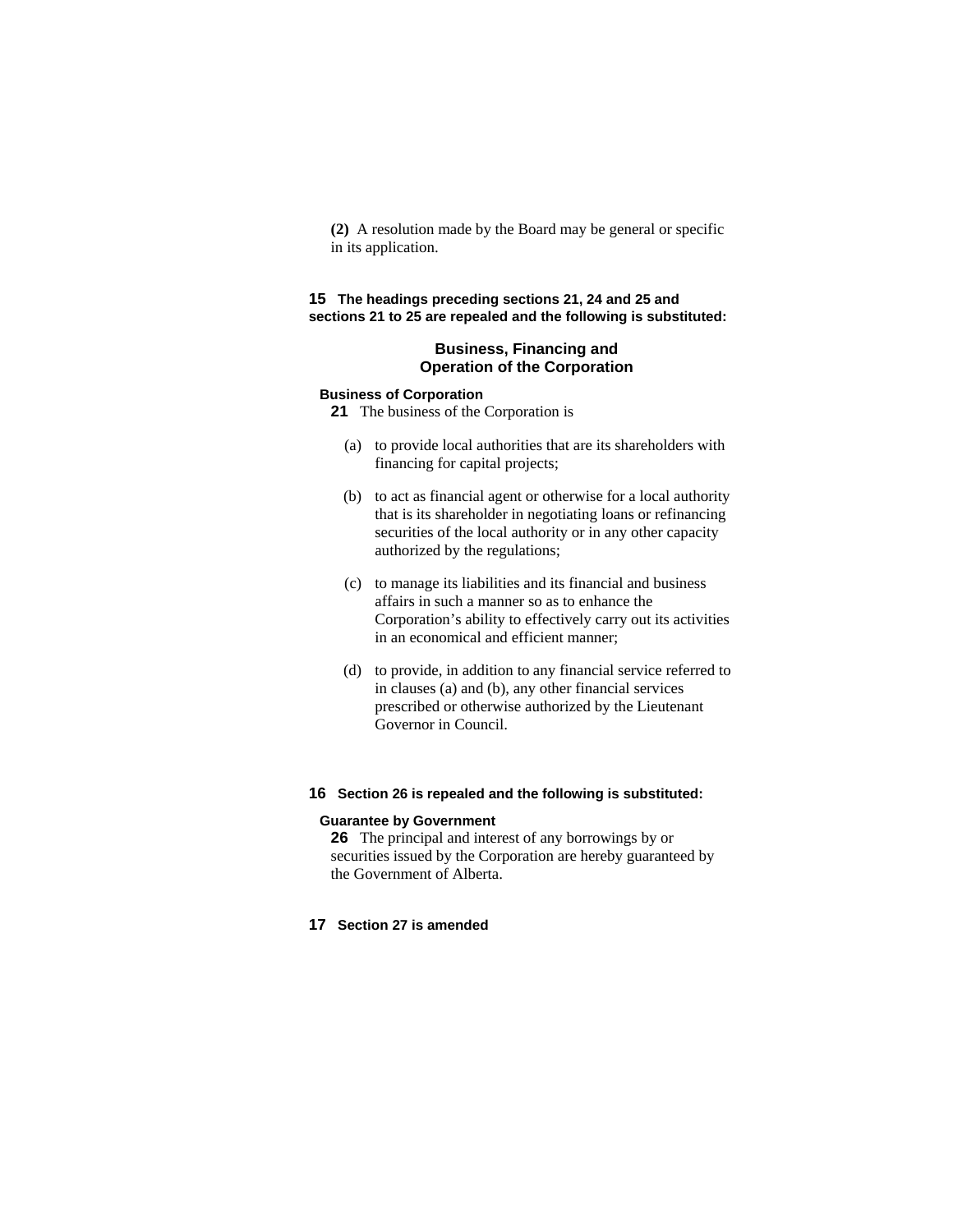- **(a) in subsection (1) by striking out** "Notwithstanding section 22 or the bylaws, the corporation" **and substituting** "The Corporation";
- **(b) in subsections (2) and (3) by striking out** "corporation" **wherever it occurs and substituting** "Corporation".

**18 Section 28 and the heading following section 28 are repealed.** 

### **19 Section 30 is amended**

- **(a) by striking out** "corporation" **and substituting**  "Corporation";
- **(b) by striking out** "Provincial Treasurer" **and substituting**  "Minister".

### **20 The heading preceding section 31 and sections 31 to 33 are repealed and the following is substituted:**

# **Borrowing by local authorities**

**32(1)** A local authority may borrow money from the Corporation in any form or manner and on any terms that are acceptable to the Corporation.

**(2)** Nothing in this section is to be construed to relieve a local authority from compliance with any statutory requirement relating to any borrowing by the local authority.

**(3)** Notwithstanding subsection (2), no security provided by a local authority to the Corporation is invalid by reason only that the local authority fails to comply with any statutory or other requirements relating to the security.

### **21 Sections 34 to 36 are repealed and the following is substituted:**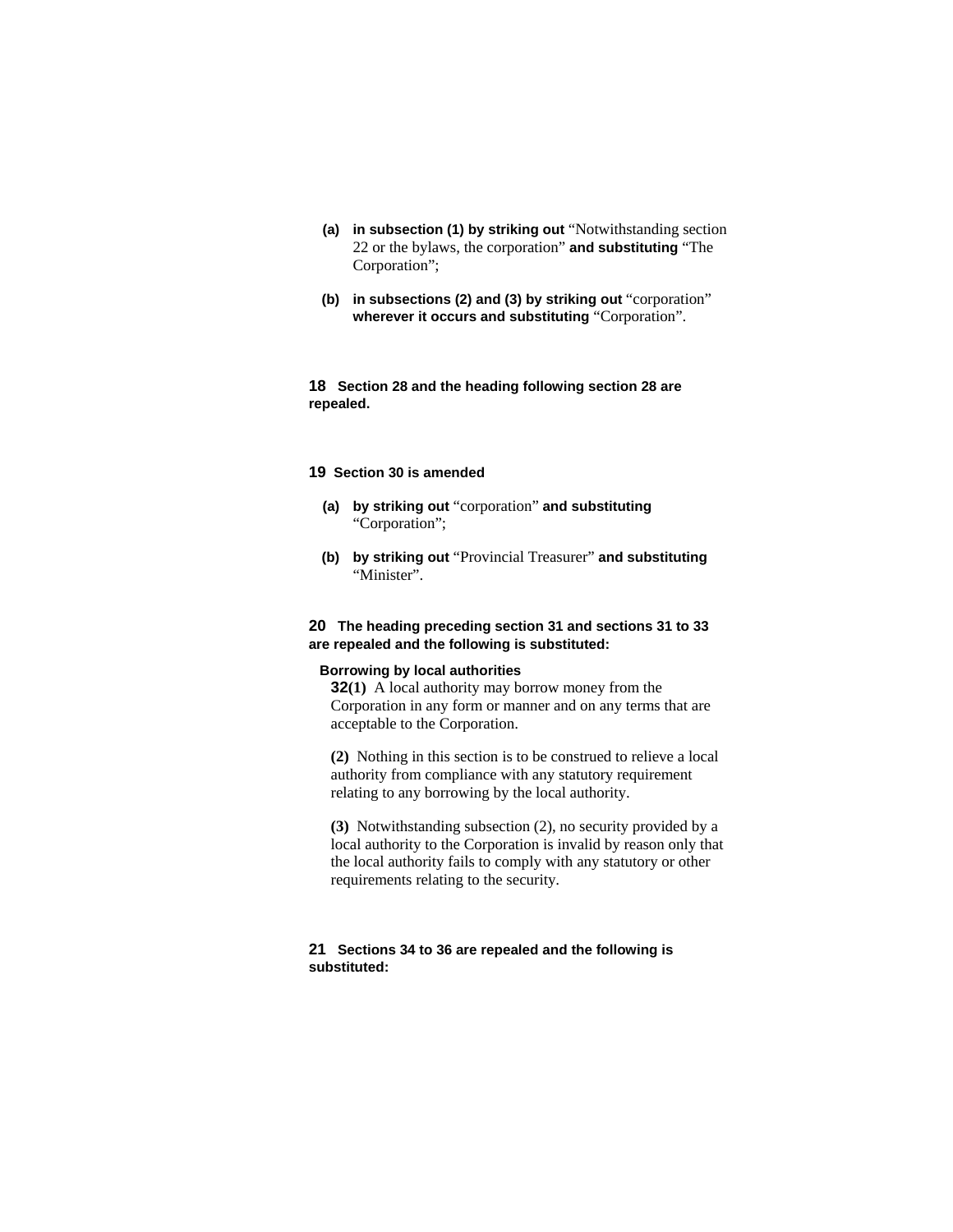#### **Investments**

**34(1)** Subject to the regulations, when investing funds, other than funds that are currently required for making loans to shareholders of the Corporation, the Corporation must adhere to investment and lending policies, standards and procedures that a reasonable and prudent person would apply in respect of a portfolio of investments to avoid undue risk of loss and to obtain a reasonable return.

**(2)** The Lieutenant Governor in Council may impose terms or conditions or otherwise impose restrictions on the power of the Corporation to make investments.

#### **Miscellaneous**

#### **Regulations**

- **35** The Lieutenant Governor in Council may make regulations,
	- (a) without limiting the generality of clause (b), for the purposes of sections 2.1(2) and (3), 8, 21 and 34;
	- (b) with respect to any matter concerning this Act or the operation of the Corporation and its business.

#### **22 The following is added after section 37:**

#### **Corporation a Provincial corporation**

**37.1** The Corporation is a Provincial corporation under the *Financial Administration Act* notwithstanding that from time to time the majority of the directors may not be appointed by the Lieutenant Governor in Council.

# **23 The following is added after section 39:**

#### **Previous names and bylaws**

**39.1(1)** Any reference to the Alberta Municipal Financing Corporation in

- (a) any contract or other agreement,
- (b) any commercial, financial or other document,
- (c) any document registered in a registry operated or maintained by Alberta Registries or any other registry, document recording system, information recording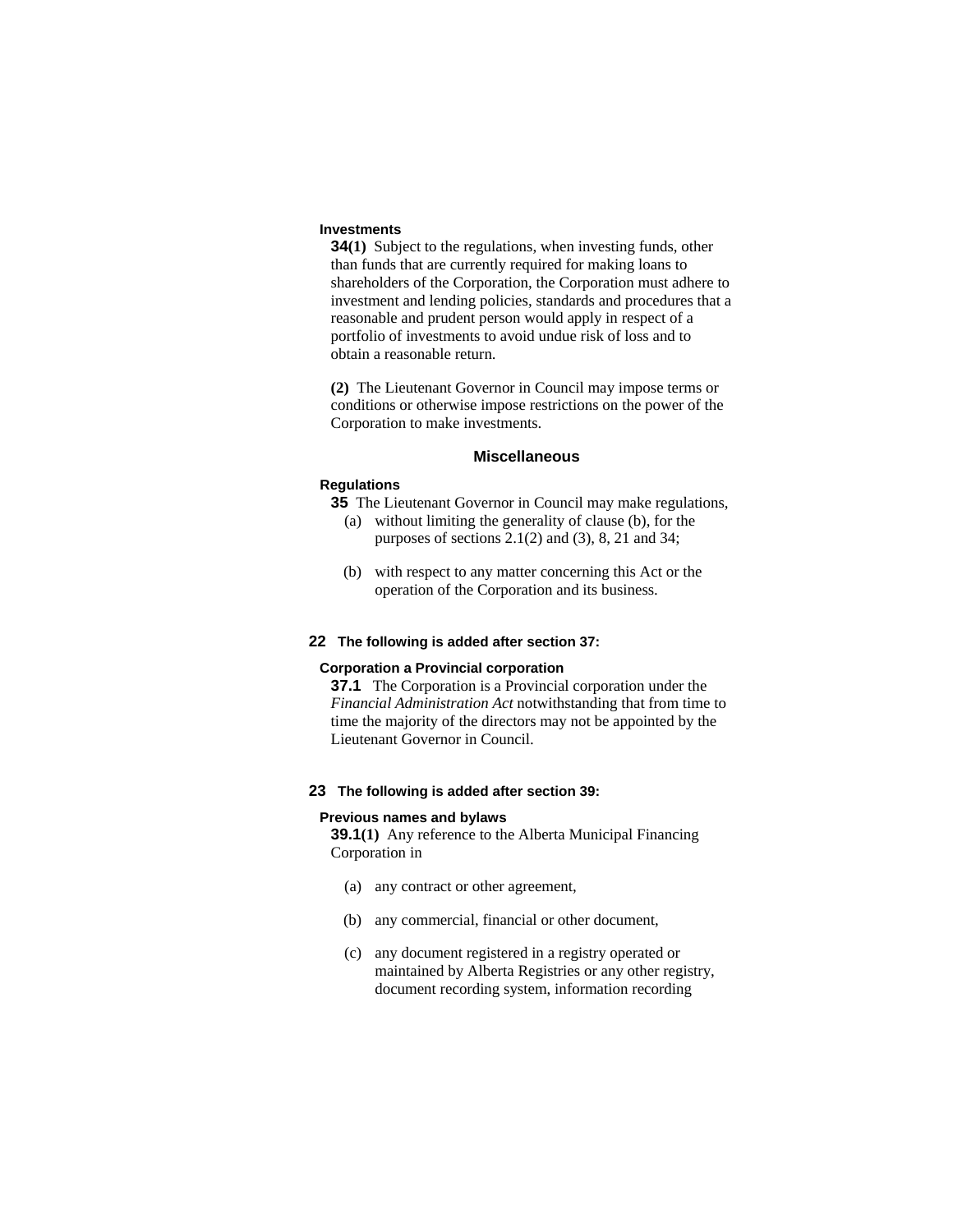system, information bank, data bank or similar system that is operated by the Government,

- (d) any document filed with or issued by a court or otherwise used in any legal proceeding, or
- (e) any enactment,

is deemed to be a reference to the Alberta Capital Finance Authority.

**(2)** Any reference to the *Alberta Municipal Financing Corporation Act* is deemed to be a reference to the *Alberta Capital Finance Authority Act*.

**(3)** Any bylaw made by the Board is deemed to be a resolution of the Board and may be amended or rescinded by a resolution of the Board.

### **24 Section 40 is amended**

- **(a) by striking out** "corporation" **and substituting**  "Corporation";
- **(b) by adding** "86, 87, 93," **after** "sections 6,".

### **25 The following provisions are amended by striking out**  "corporation" **wherever it occurs and substituting**  "Corporation":

section 3; section 14; section 20; section 29; section 37; section 38.

# **26 The** *Conflicts of Interest Act* **is amended in Part 3 of the Schedule**

 **(a) by striking out** "Alberta Cancer Board" **and substituting the following:**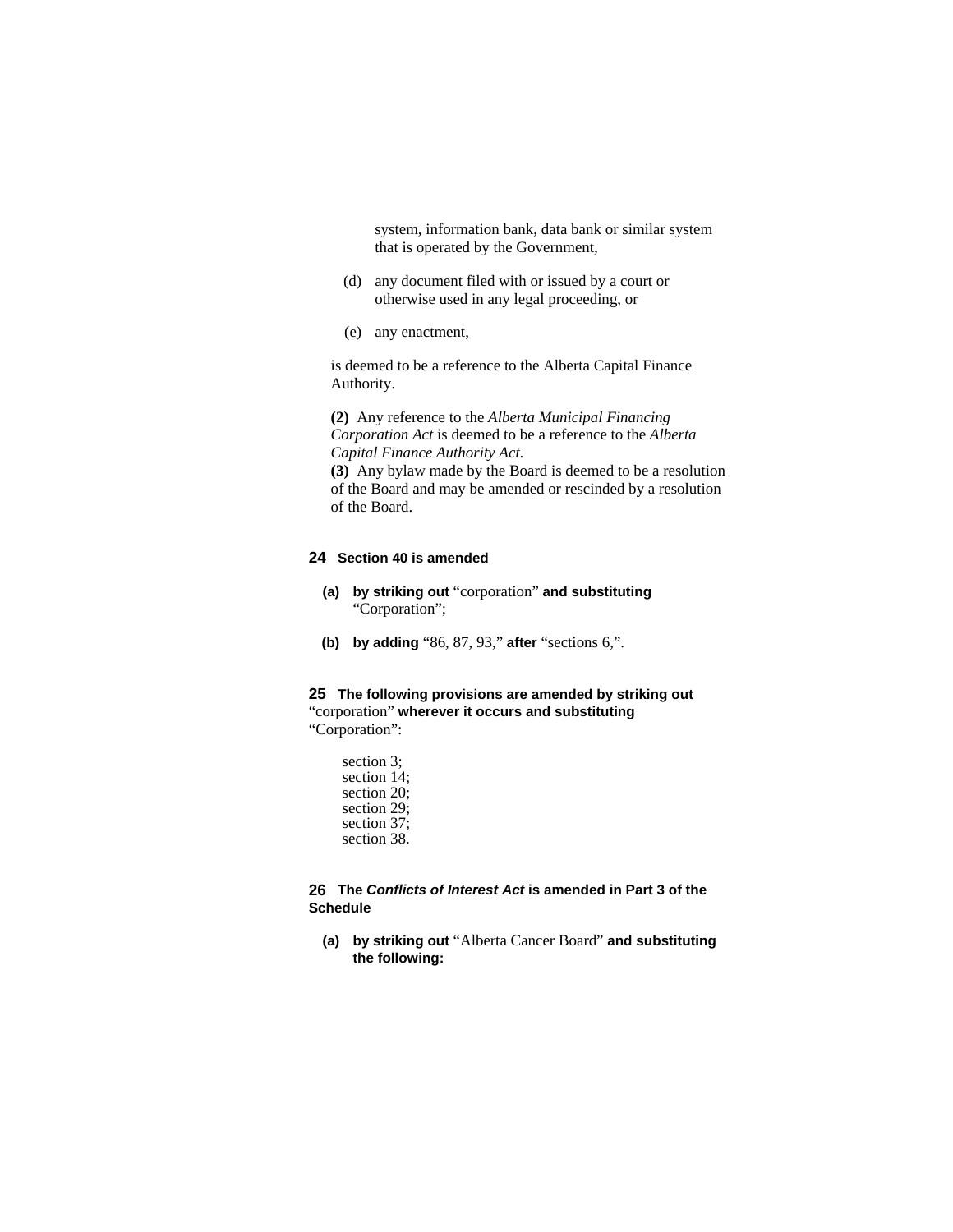Alberta Cancer Board Alberta Capital Finance Authority

 **(b) by striking out** "Alberta Municipal Financing Corporation".

**27 The** *Fiscal Responsibility Act* **is amended in section 1(a)(iii) by striking out** "Alberta Municipal Financing Corporation" **and substituting** "Alberta Capital Finance Authority".

# **28 This Act comes into force on Proclamation.**

### **Explanatory Notes**

**1** Amends chapter A-27 of the Revised Statutes of Alberta 2000.

**2** The present title and chapter number read:

 *ALBERTA MUNICIPAL FINANCING CORPORATION ACT Chapter A-27* 

## **3** Section 1 presently reads:

- *1 In this Act,*
- *(a) "approved hospital" means an approved hospital as defined in the Hospitals Act;*
- *(b) "Board" means Board of Directors of the corporation;*
- *(c) "bylaws" means bylaws of the corporation;*
- *(d) "city" means a city within Alberta;*
- *(e) "corporation" means the Alberta Municipal Financing Corporation;*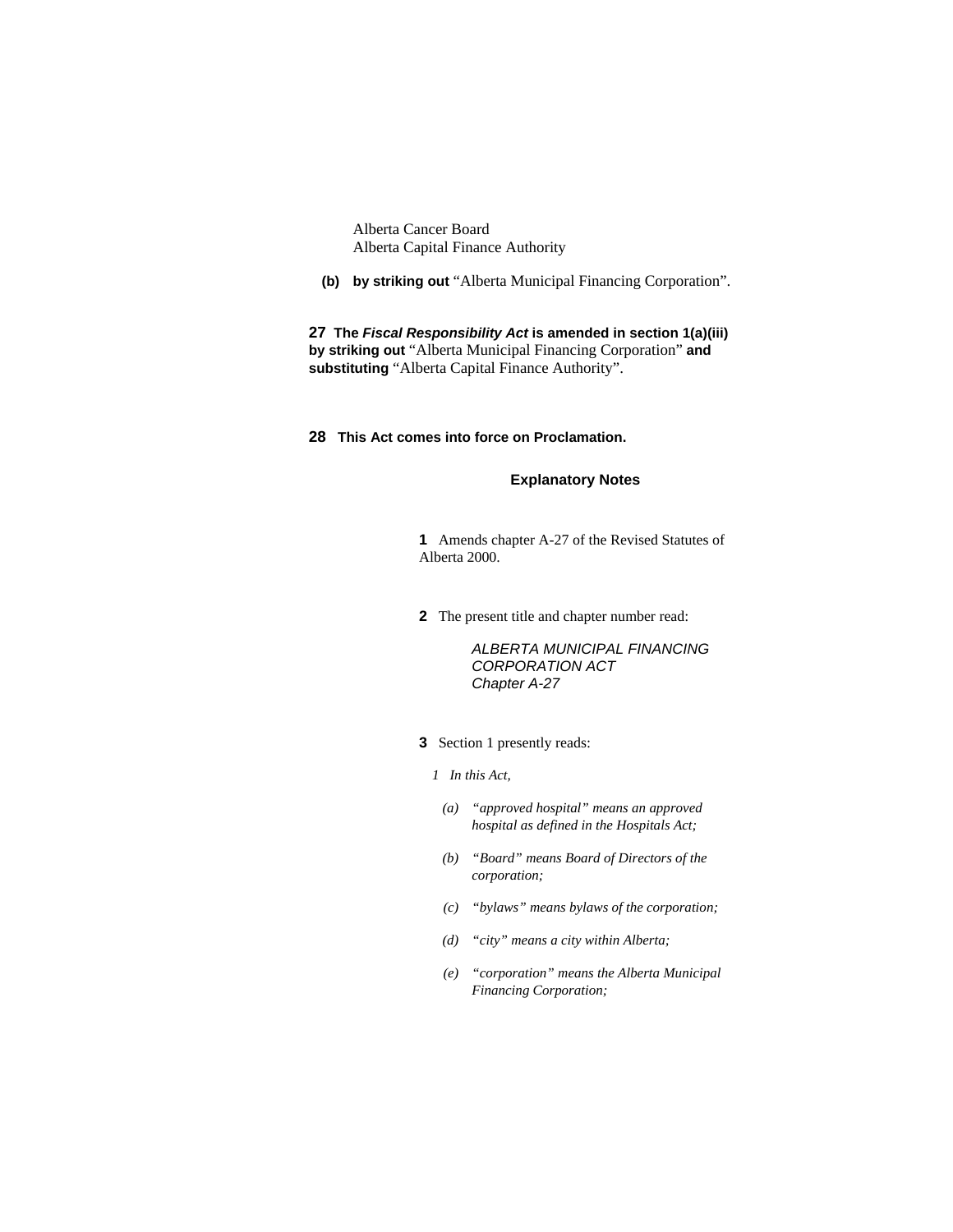- *(f) "council" means the council, board or other governing body of a local authority, other than an improvement district or special area;*
- *(g) "local authority" means an approved hospital, city, health region under the Regional Health Authorities Act, mental health hospital, municipality, regional airport authority, school district or town;*
- *(h) "mental health hospital" means a hospital that is under the jurisdiction of a provincial health board under the Regional Health Authorities Act;*
- *(i) "municipality" means an improvement district, municipal district, Metis settlement, special area, irrigation district, drainage district, regional services commission or water authority, within Alberta;*
- *(i.1) "regional airport authority" means a regional airport authority created under the Regional Airports Authorities Act;* 
	- *(j) "regional services commission" means a regional services commission under Part 15.1 of the Municipal Government Act;*
- *(k) "school district" means a school district or school division under the School Act, a public college under the Colleges Act, a technical institute under the Technical Institutes Act or a university under the Universities Act;*
- *(l) "securities" includes bonds, debentures, guaranteed investment certificates or receipts, certificates of deposit, deposit receipts, bills, notes and mortgages of real or personal property;*
- *(m) "town" means a town, village or summer village under the Municipal Government Act.*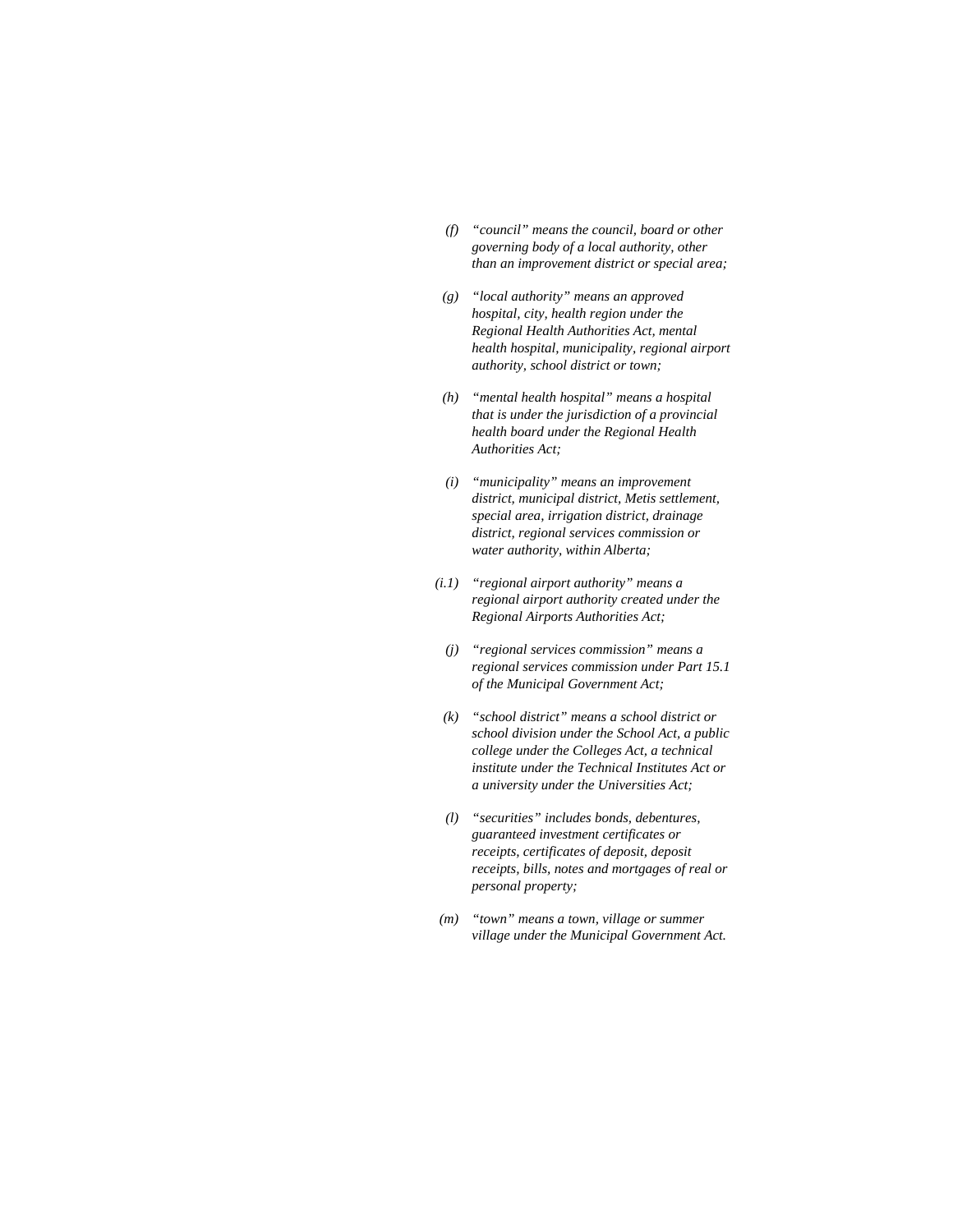**4** Section 2 and the heading preceding section 2 presently read:

#### *Incorporation*

*2 The persons and corporations who from time to time become shareholders in it are a corporation under the name of the Alberta Municipal Financing Corporation.* 

**5** The heading preceding section 4 presently reads:

#### *Capitalization*

**6** Section  $4(1)(b)$  and (e), (2) and (3) presently read:

*4(1) The share capital of the corporation shall consist of* 

- *(b) 1000 Class B shares to be allotted only to municipalities, regional airport authorities, approved hospitals and mental health hospitals,*
- *(e) 500 Class E shares to be allotted only to school districts.*

*(2) All shares of the corporation are common shares with an issued value of \$10.* 

*(3) The only voting rights attached to a share of the corporation are those set out in this Act.* 

## **7** Section 5 presently reads:

*5(1) The rights attached to Class A shares that have been allotted may be exercised on behalf of the holder of them by the Provincial Treasurer.*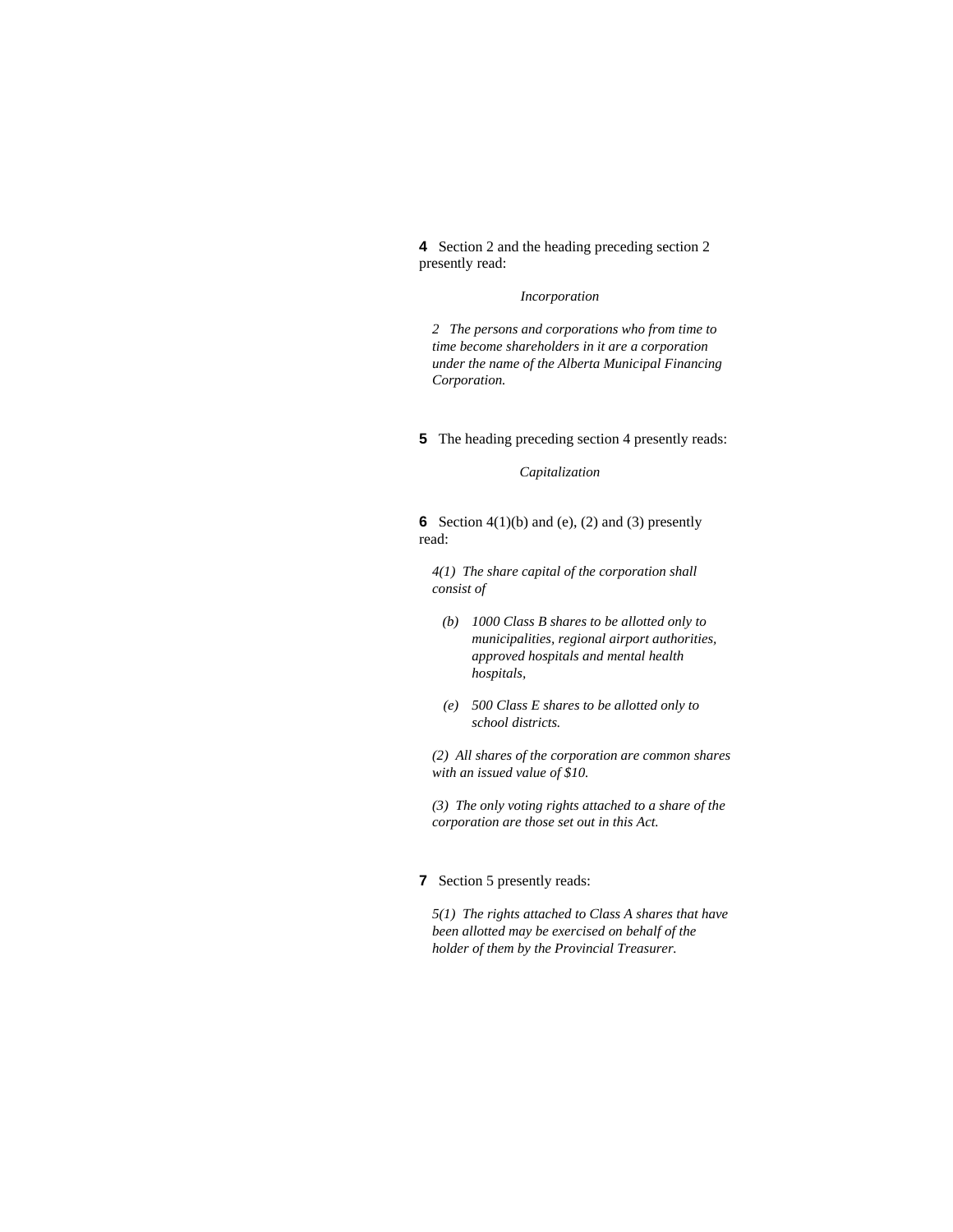*(2) The rights attached to Class B shares that have been allotted to an approved hospital, a mental health hospital, a health region under the Regional Health Authorities Act, a regional airport authority or a municipality, other than an improvement district or special area, may be exercised on behalf of the holder of them by its council.* 

*(3) The rights attached to Class B shares that have been allotted to an improvement district may be exercised on behalf of the holder of them by the Minister responsible for the Municipal Government Act.* 

*(4) The rights attached to Class B shares that have been allotted to a special area may be exercised on behalf of the holder of them by the Minister responsible for the Special Areas Act.* 

*(5) The rights attached to Class C, Class D and Class E shares that have been allotted may be exercised on behalf of the holder of them by its council.* 

#### **8** Section 6 presently reads:

*6(1) Subject to the Financial Administration Act and notwithstanding any other Act, a local authority may acquire any share that the corporation has made available for allocation to it.* 

*(2) The authority to purchase shares of the corporation may be given by resolution of the council or by bylaw and the assent to it of any other persons or bodies is not required.* 

#### **9** Section 8 presently reads:

*8(1) The corporation may allot shares to cities, towns and municipalities, except irrigation districts, drainage districts, regional services commissions and water authorities, in ratios based on the population of each of them or to school districts in*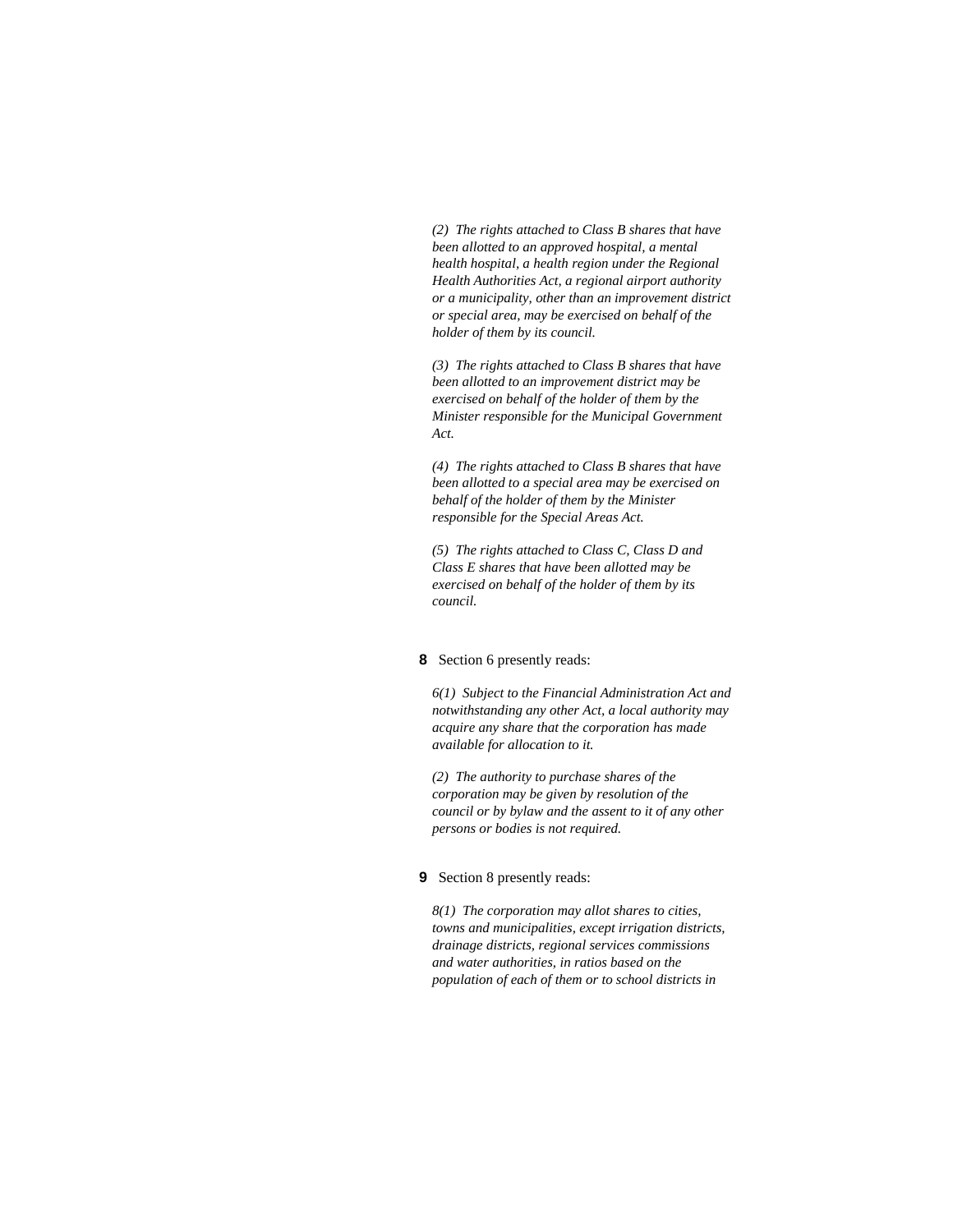*ratios based on the pupil population of each school district in accordance with the regulations but the allotment of shares to approved hospitals, health regions under the Regional Health Authorities Act, mental health hospitals, irrigation districts, drainage districts, regional services commissions, regional airport authorities and water authorities shall be one Class B share to each hospital, district, health region, commission or authority* 

*(2) The corporation shall at all times keep available sufficient shares to enable it to allot shares to new or expanding local authorities.* 

*(3) If it becomes necessary for the purposes of subsection (2), the Lieutenant Governor in Council may, by order, increase the capitalization of the corporation but not so as to vary the ratio between the number of Class A shares authorized by section 4 and the other classes of shares authorized by that section.* 

**10** Replaces references to "bylaws" with reference to "resolutions".

**11** The heading preceding section 10 and sections 10, 11, 12 and 13 presently read:

#### *Board of Directors*

*10(1) The business of the corporation shall be administered by the Board.* 

*(2) The Board may exercise all the powers of the corporation.* 

*11(1) The Board shall consist of 4 elected directors and 5 appointed directors.* 

*(2) No person shall be elected or appointed to the Board unless the person is a Canadian citizen or lawfully admitted into Canada as a permanent*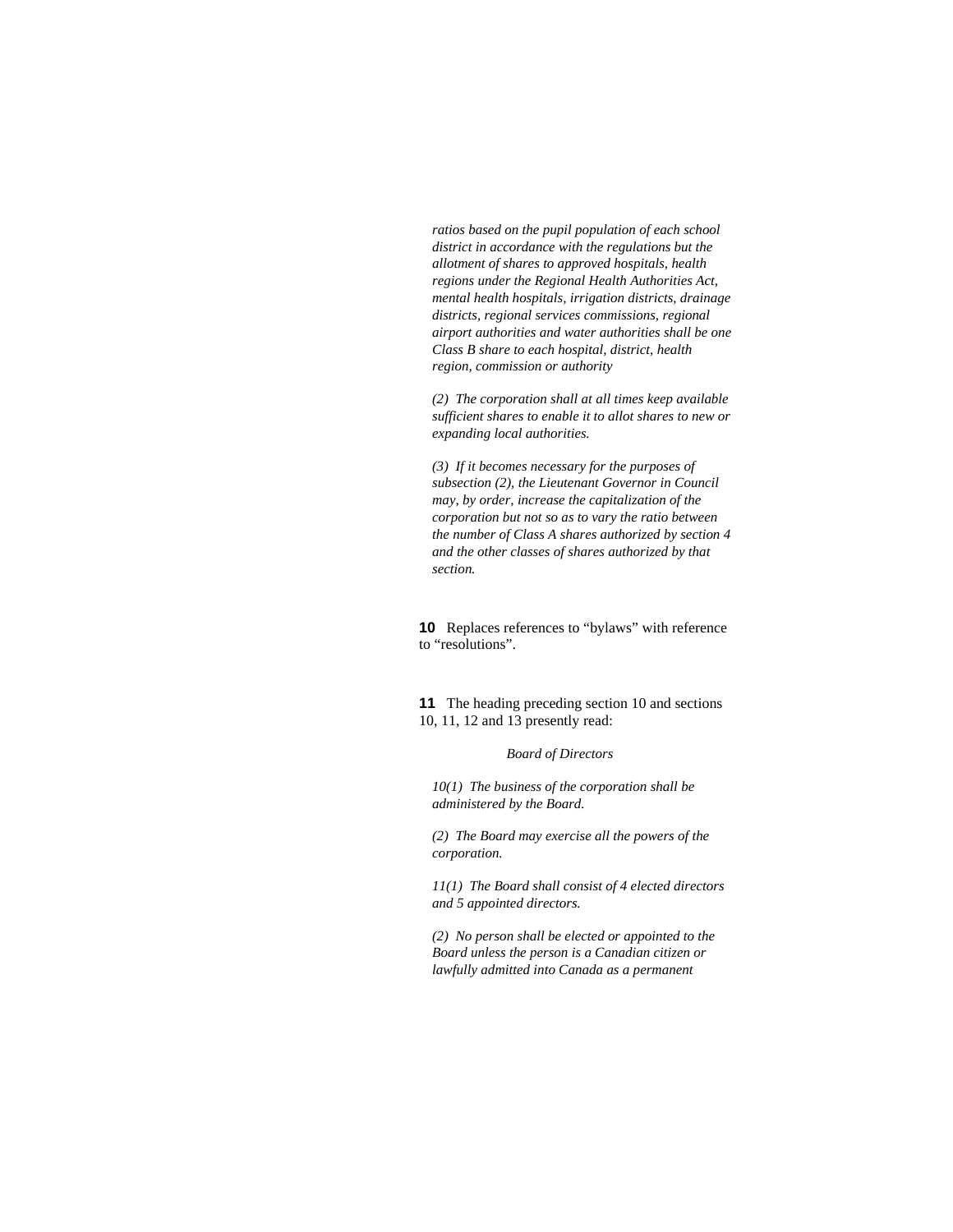*resident and has been a resident of Alberta for at least one year.* 

*(3) Not more than 3 employees of the Government may be appointed to the Board.* 

*(4) When there is a vacancy on the Board, the remaining directors may exercise all the powers of the Board so long as a quorum of the Board remains in office.* 

*(5) The corporation is a Provincial corporation as defined in the Financial Administration Act notwithstanding that from time to time the majority of the directors were not appointed by the Lieutenant Governor in Council.* 

*12(1) The shareholders who hold Class B shares may elect one director to the Board.* 

*(2) The shareholders who hold Class C shares may elect one director to the Board.* 

*(3) The shareholders who hold Class D shares may elect one director to the Board.* 

*(4) The shareholders who hold Class E shares may elect one director to the Board.* 

*(5) The Lieutenant Governor in Council may, by order, appoint to the Board 5 directors as representatives of the Class A shareholder.* 

*13(1) No person shall vote a Class B, Class C, Class D or Class E share at an election of directors unless the person has established the person's right to vote a Class B, Class C, Class D or Class E share, as the case may be, for a director representing the class of share that the person is voting.* 

*(2) A person may establish the right to vote a share by filing with the secretary-treasurer of the corporation within 3 months immediately preceding the election, or at any time prescribed by the bylaws of the corporation, a resolution of the council of the*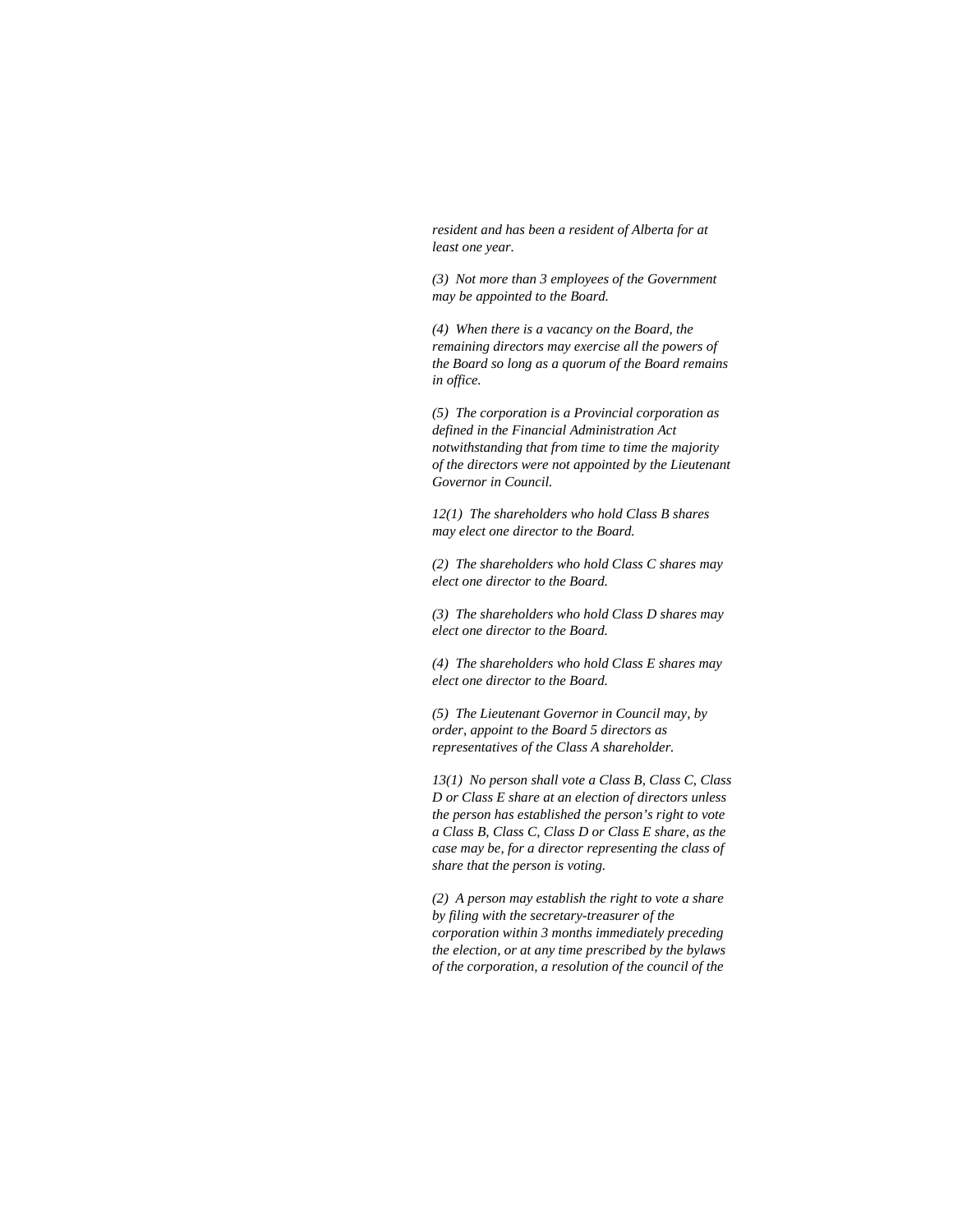*holder of that share appointing that person as its representative at the meetings of the corporation.* 

**12** Sections 15, 16 and 17 presently read:

*15(1) A director elected by the Class B shareholders at the next annual general meeting of the corporation after May 22, 1980 must be elected for a one-year term and subsequently a director so elected must be elected for a 3-year term.* 

*(2) A director elected by either the Class C or the Class E shareholders at the next annual general meeting of the corporation after May 22, 1980 shall be elected for a 2-year term and thereafter a director so elected shall be elected for a 3-year term.* 

*(3) A director elected by the Class D shareholders at the next annual general meeting of the corporation after May 22, 1980 shall be elected for a 3-year term and thereafter a director so elected shall be elected for a 3-year term.* 

*(4) A director elected by Class B, Class C, Class D or Class E shareholders may be re-elected.* 

*(5) The appointed directors hold office during the pleasure of the Lieutenant Governor in Council.* 

- *16 Vacancies occurring on the Board shall be filled*
- *(a) by the Lieutenant Governor in Council when the vacancy occurs among the directors appointed by the Lieutenant Governor in Council, and*
- *(b) by the directors appointing to the Board until the next annual meeting one of the persons authorized pursuant to section 13 to represent a holder of the class of shares whose representation on the Board is decreased by the vacancy.*

*17(1) The Board may elect from among its members a chair and one or more vice-chairs.*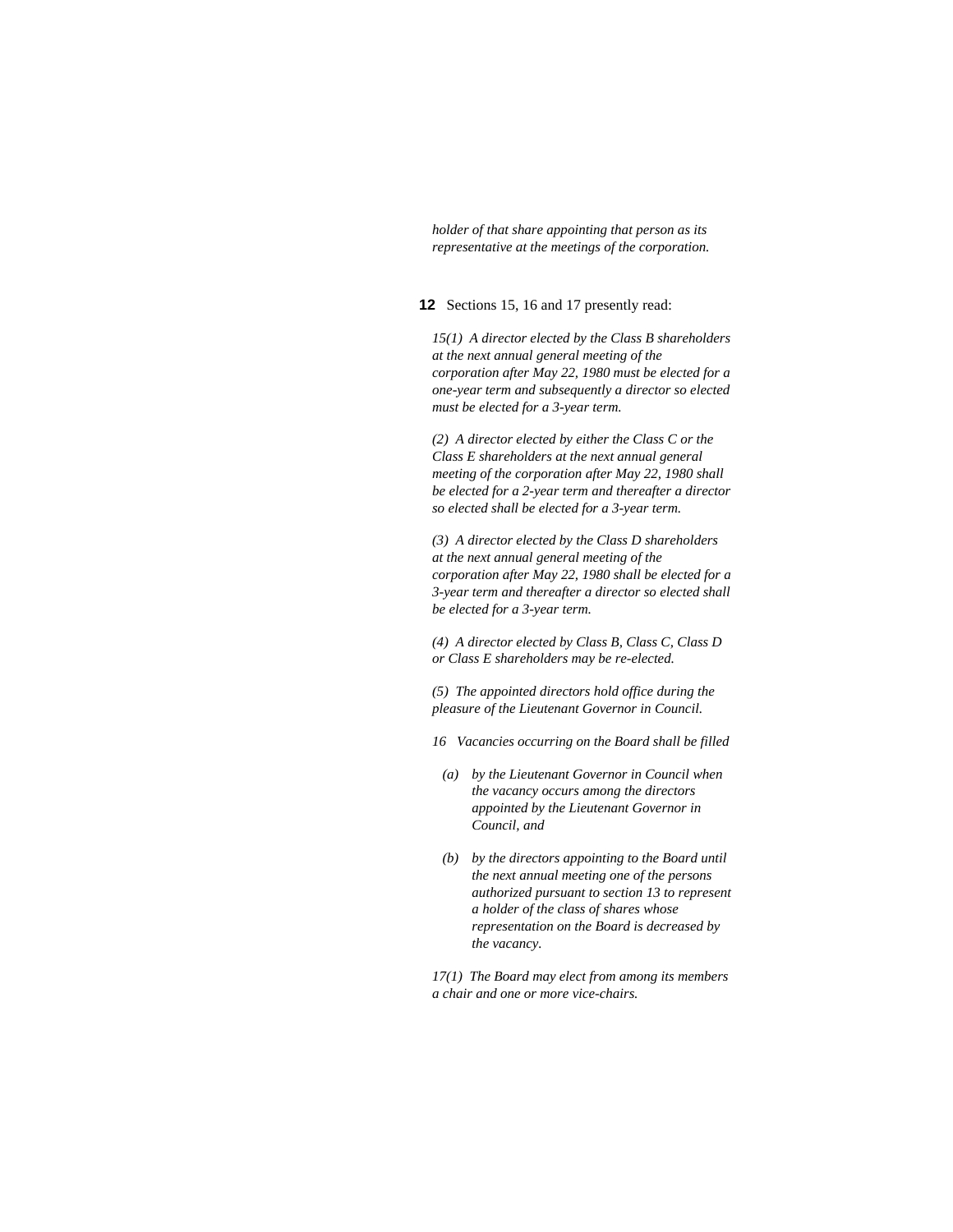*(2) The Board may appoint a president, general manager, secretary, treasurer and other officers that the Board considers necessary to carry out its powers.* 

*(3) The Board may delegate in writing any power or duty conferred on it, except the power to make bylaws, to a committee appointed by it, a director or an officer or employee of the corporation.* 

#### **13** Section 18 presently reads:

*18(1) A majority of the Board constitutes a quorum for the transaction of the business of the corporation.* 

*(2) The affirmative votes of a majority of the Board present at any meeting of the Board at which a quorum is present are sufficient to pass any bylaw or resolution of the Board.* 

**14** Section 19 presently reads:

*19(1) At all meetings of the shareholders of the corporation, a shareholder has one vote for each of the shares of the corporation that the shareholder holds, but on the election of directors a shareholder shall not cast any votes except for the election of the director representing the shareholders of the class to which the shareholder belongs.* 

*(2) All votes of a shareholder shall be cast by the authorized representative of the shareholder.* 

*(3) Approval of the shareholders is not required for any borrowings of the corporation.* 

**15** The headings preceding sections 21, 24 and 25 and sections 21 to 25 presently read:

*Objects and Powers* 

*21 The objects of the corporation are*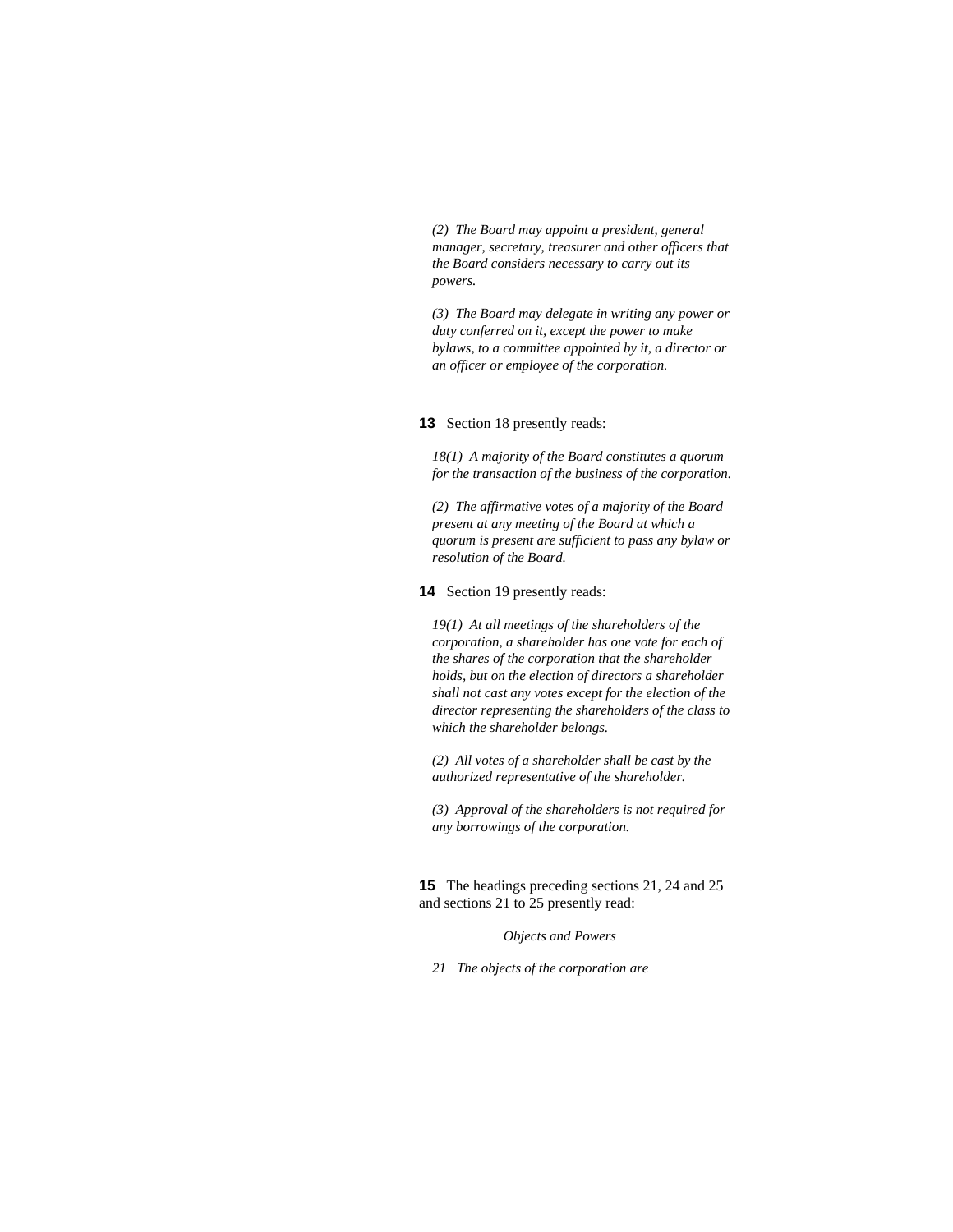- *(a) to make financing available to its Class B, Class C, Class D and Class E shareholders at the times and on the terms and conditions that the Board considers advisable, and*
- *(b) any other object the Lieutenant Governor in Council may authorize.*

*22 In addition to the powers vested in the corporation by this or any other Act, the corporation has the following powers:* 

 *(a) the power to borrow or raise or secure the payment of money in any manner the Board thinks fit and, without limiting the* 

> *generality of the foregoing, by the issue of securities, and the power to purchase, redeem or pay off any such securities;*

- *(b) the power to enter into with any governments or authorities, municipal, local or otherwise, any agreements that may seem conducive to the corporation's objects or any of them, the power to obtain from any such government or authority any rights, privileges and concessions that the corporation considers it desirable to obtain, and the power to carry out, exercise and comply with any such arrangements, rights, privileges and concessions;*
- *(c) the power to purchase, take on lease or in exchange, hire, or otherwise acquire and hold any real property and any rights or privileges that the corporation considers necessary or convenient for the purposes of its business;*
- *(d) the power to sell, improve, manage, exchange, lease, dispose of, turn to account, or otherwise deal with all or any part of the property and rights of the corporation;*
- *(e) the power to invest and deal, in any manner from time to time determined, with any money*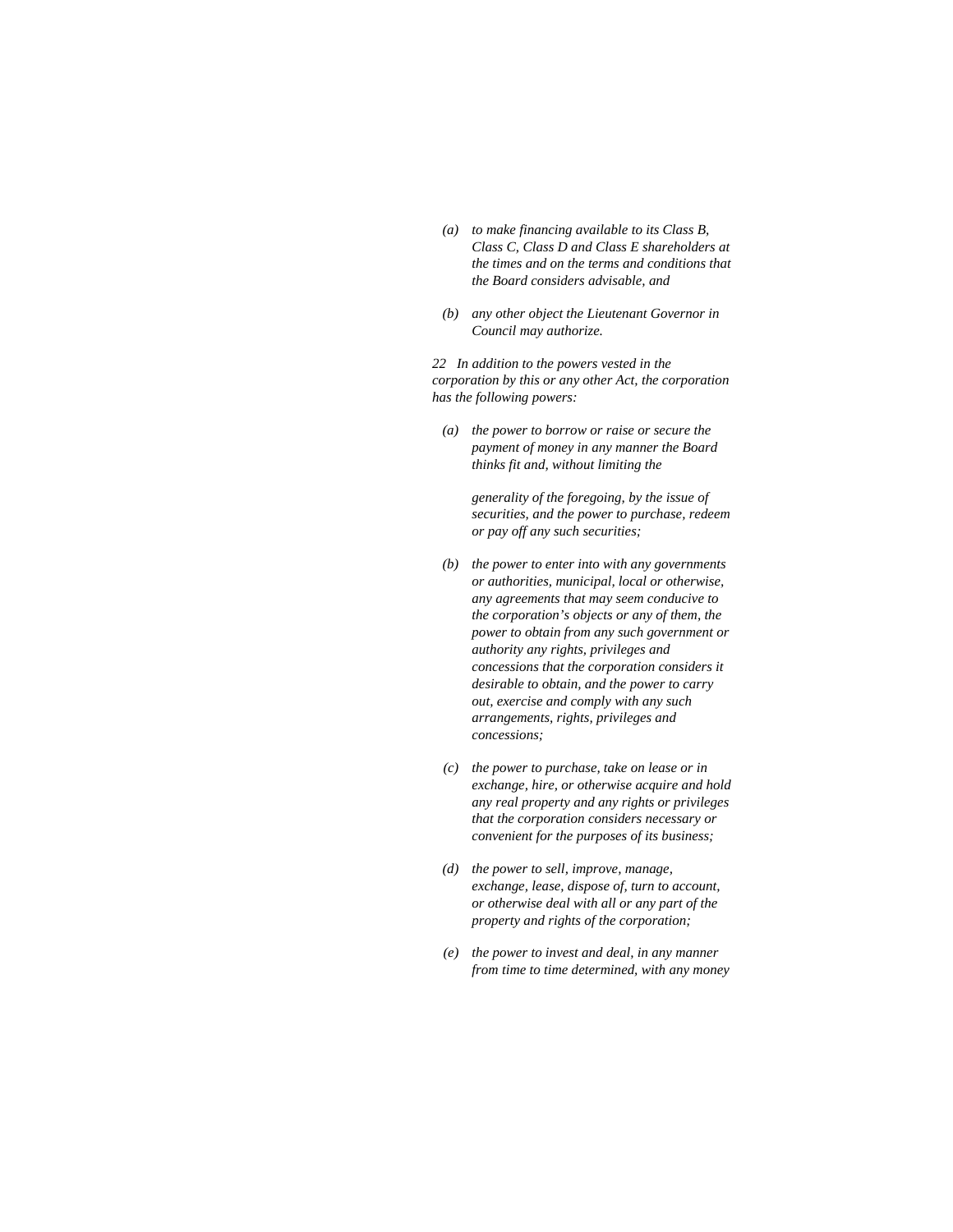*of the corporation or on deposit with the corporation that is not immediately required;* 

- *(f) the power to procure the corporation to be registered and recognized in any foreign country or place, and the power to designate persons in it, according to the laws of the foreign country or place, to represent the corporation, and to accept service for and on behalf of the corporation of any process or suit;*
- *(g) the power to pay, from time to time, as a rebate of interest, any profits of the corporation to shareholders of the corporation that have borrowed money from the corporation or sold debentures of their own issue to the corporation, proportionately as those shareholders made use of the facilities of the corporation over the period in which those profits were derived;*
- *(h) the power to draw, make, accept, endorse, execute and issue promissory notes, bills of exchange, and other negotiable or transferable instruments;*
- *(i) the power to loan money to local authorities and to accept and receive securities for it and to purchase the securities of the local authorities and, in each case, to sell, hypothecate or otherwise dispose of or deal with the securities;*
- *(j) the power to establish and support or aid in the establishment and support of associations, institutions, funds, trusts and conveniences calculated to benefit employees or ex-employees of the corporation, or the dependants or connections of those persons, and the power to grant*

 *pensions and allowances, and to make payments toward insurance;*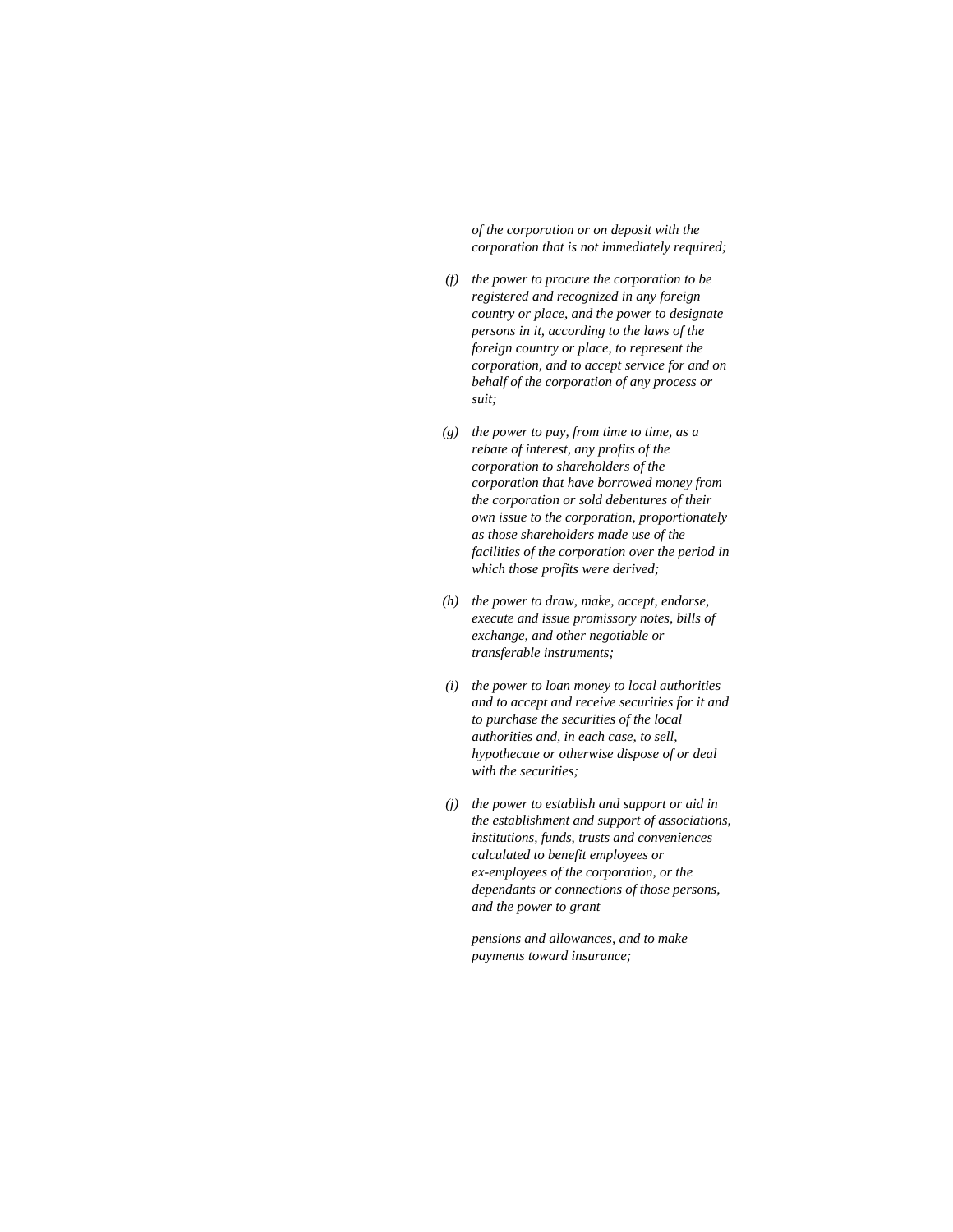- *(k) the power to carry out all or any of the objects of the corporation, and to do all or any of the things mentioned in this section as principals, agents, contractors, or otherwise;*
- *(l) the power to do all other things incidental or conducive to the attainment of the objects and exercise of the powers of the corporation*

*23(1) The securities issued by the corporation may be in the form or forms and in the denomination or denominations, may bear interest at the rate or rates and may be made payable as to principal and interest at the time or times, in the currency or currencies and at the place or places that the Board may determine when authorizing the issue of them.* 

*(2) Any securities of the corporation may be made redeemable or payable in advance of maturity either at the option of the corporation or on demand of the holder of them at any time and at the price or prices and either with or without payment of a premium and either in whole or in part as the corporation may provide.* 

*(3) The Board may sell or otherwise dispose of any securities on any terms and conditions it considers advisable, either at the par value of them or at less or more than the par value of them, and may charge, pledge, hypothecate, deposit or deal with any such securities as collateral security.* 

*(4) A recital or declaration in any resolution of the Board authorizing the issue and sale of securities of the corporation for any purpose to the effect that it is necessary to issue and sell securities of the corporation for that purpose in the amount authorized by the resolution is conclusive proof of the fact.* 

*Powers and Duties of the Board* 

*24(1) The Board may make bylaws relating to any matters or things that appear to the Board to be requisite or proper for the conduct or regulation of the business or affairs of the corporation.*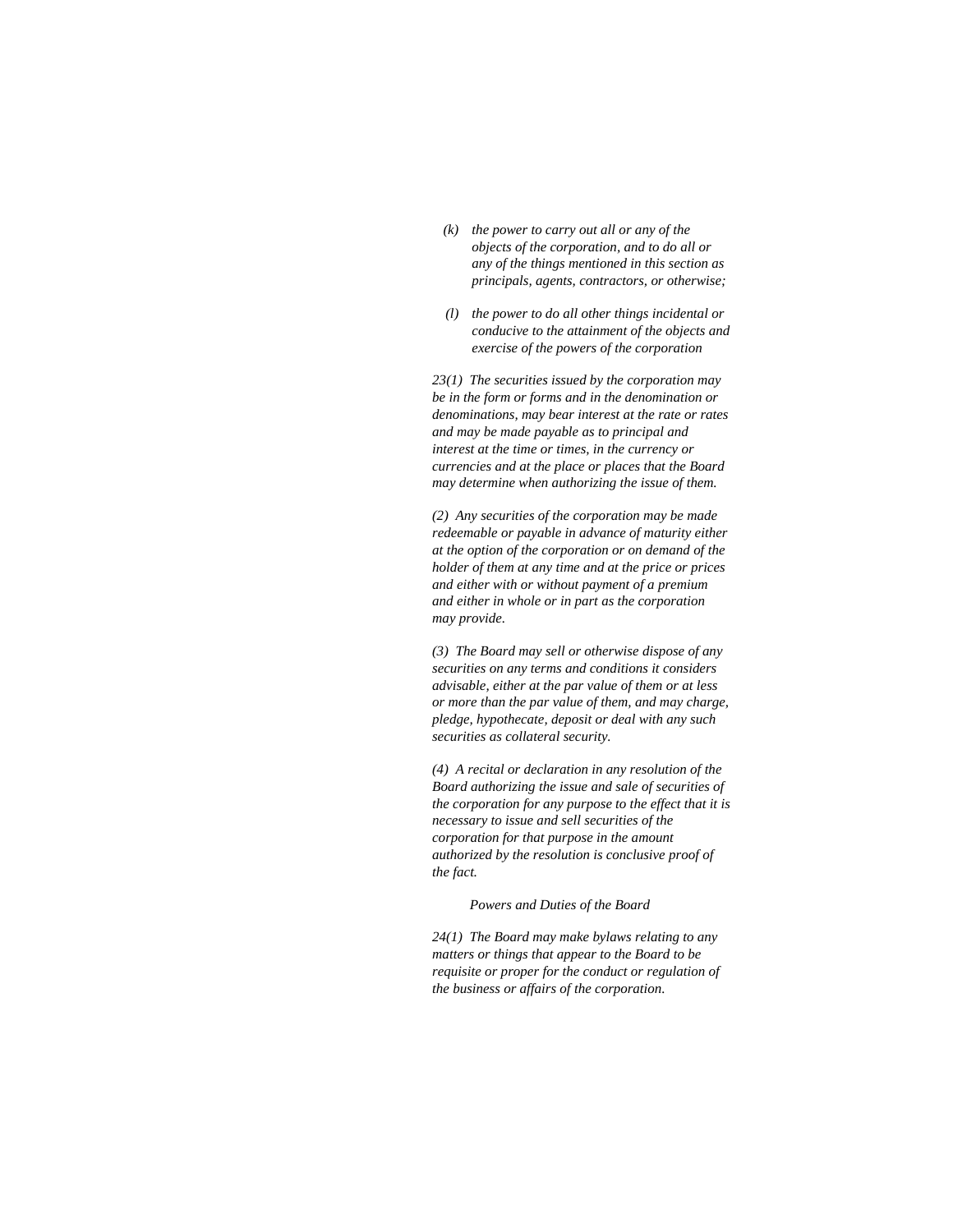*(2) Without limiting the generality of subsection (1), the Board may make bylaws relating to* 

- *(a) the time and place for the holding of the annual general meeting of the corporation, the calling of regular and special meetings of the Board, and the procedure in all things at general meetings and Board meetings;*
- *(b) the participation of directors by a means other than personal attendance at a meeting of the Board;*
- *(c) the making and passing by unanimous consent of the directors of a resolution of the Board other than by passing the resolution at a meeting of the Board;*
- *(d) the payment of rebates of interest to shareholders;*
- *(e) the conduct of the business of the corporation;*
- *(f) the disposition of all money received in respect of the business of the corporation, the institutions in which the money is to be deposited, the manner in which the accounts are to be kept and managed, and the manner in which withdrawals are to be made from those accounts;*
- *(g) the establishment of reserve funds and the control, management and disposition of the funds and the purposes for which payments are to be made out of the reserve funds;*
- *(h) the execution of securities of the corporation, and the provision of facsimile seals and signatures;*
- *(i) the management and administration of the corporation's property;*
- *(j) the remuneration to be paid the directors of the corporation.*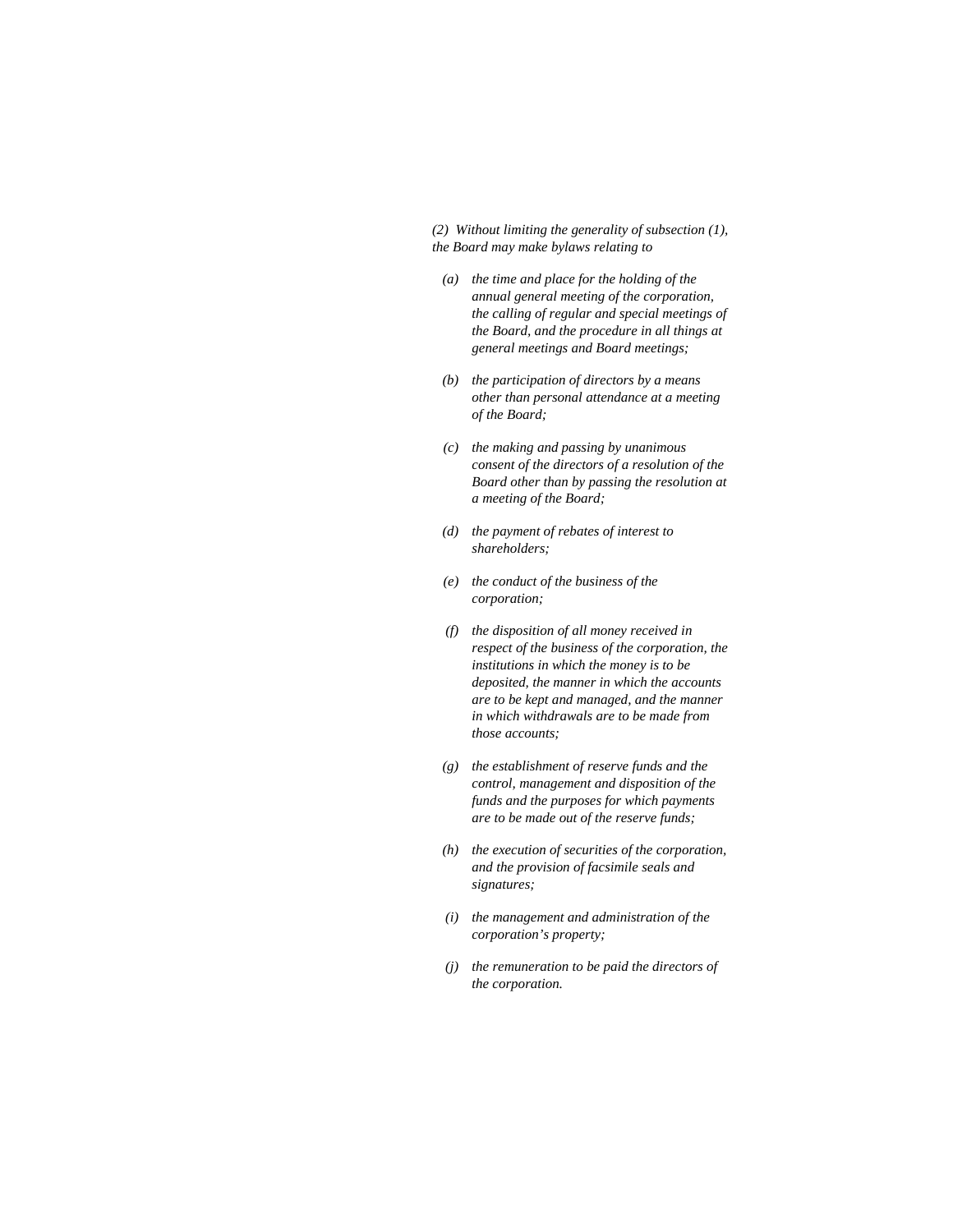#### *Corporation Financing*

*25(1) A statement of the amounts borrowed by the corporation in any year shall be included in the annual report of the corporation for that year.* 

*(2) An estimate of the amounts required to be borrowed by the corporation in any year shall be included in the annual budget of the corporation for that year.* 

#### **16** Section 26 presently reads:

*26(1) The principal and interest of any borrowings by or securities issued by the corporation are hereby guaranteed by the Government of Alberta.* 

*(2) The guarantee, in a form and manner that the Lieutenant Governor in Council approves, may be endorsed on any securities issued by the corporation and may be signed on behalf of the Government by the Provincial Treasurer or by some other person whom the Lieutenant Governor in Council may designate.* 

*(3) The signature of the Provincial Treasurer, or the person designated by the Lieutenant Governor in Council, on the guarantee endorsed on a security of the corporation may be engraved, lithographed or otherwise mechanically reproduced.* 

*(4) The signature of the Provincial Treasurer, or the person designated by the Lieutenant Governor in Council, on the guarantee is conclusive proof that the relevant provisions of this Act have been complied with.* 

### **17** Section 27 presently reads:

*27(1) Notwithstanding section 22 or the bylaws, the corporation shall not borrow any money or issue or sell securities when, at the time the money is borrowed or the securities are issued or sold, the*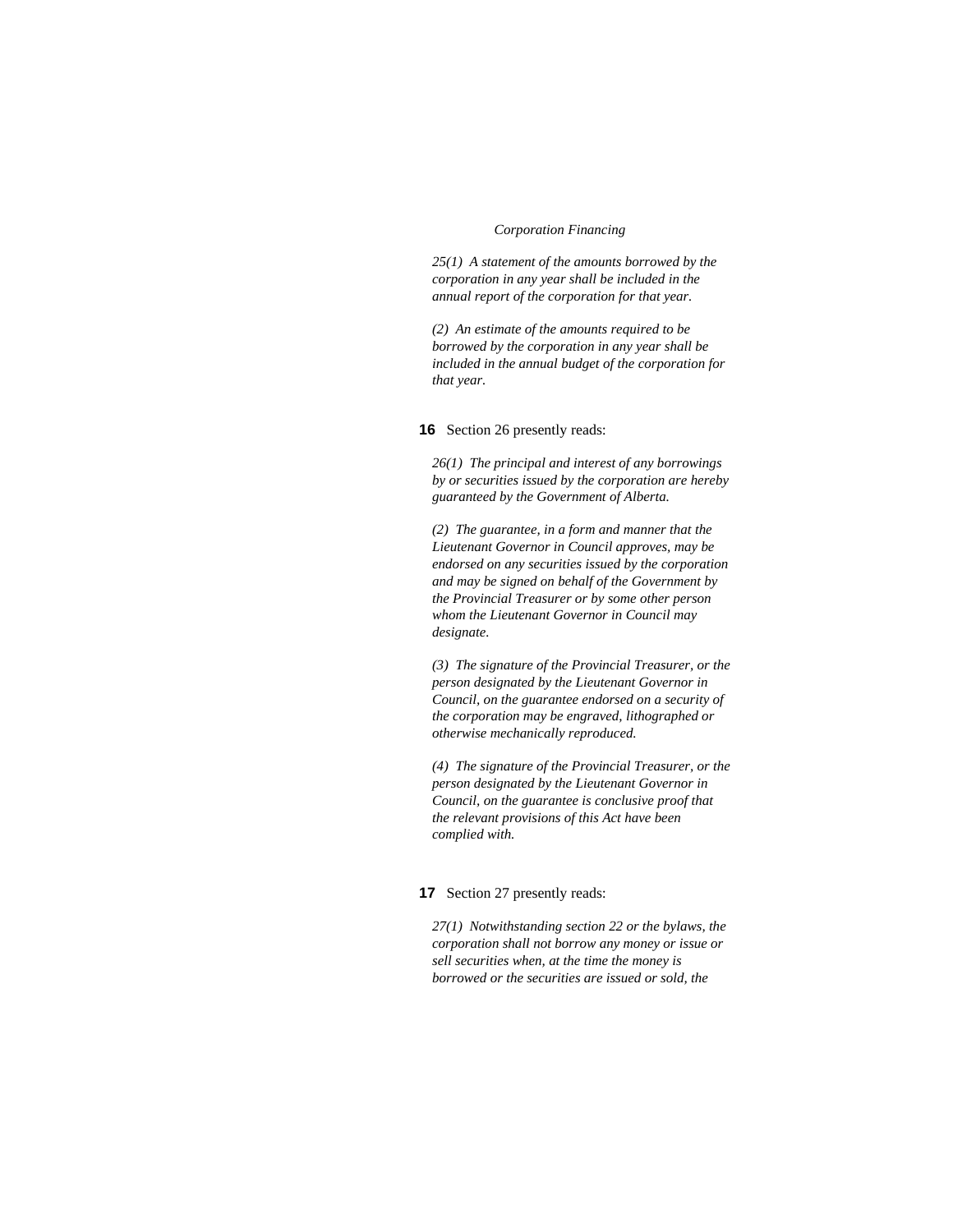*borrowing or issue and sale would cause the aggregate principal sum of all outstanding loans and securities to exceed \$7 000 000 000* 

*(2) Nothing in this section prevents the corporation from borrowing or raising money by way of loan for the purpose of paying, refunding or renewing from time to time in whole or in part any loans or any securities of the corporation from time to time outstanding.* 

*(3) For the purpose of calculating the aggregate sum referred to in subsection (1), the principal amount of outstanding securities and loans payable in the currency of any country other than Canada is deemed to be the equivalent principal amount in dollars in lawful money of Canada calculated in each case in accordance with the nominal rate of exchange between the Canadian dollar and the currency of the country concerned on the business day immediately preceding the day on which the corporation authorized the issue of those outstanding securities or the raising of those outstanding loans, as the case may be, as that nominal rate is determined by any bank in Canada..* 

**18** Section 28 and the heading following section 28 presently read:

*28 The corporation shall not accept any securities of a local authority unless all the requirements of the governing Acts have been complied with by the local authority issuing the security.* 

*Audit* 

**19** Section 30 presently reads:

*30 The corporation shall annually, after the end of its fiscal year, submit audited financial statements and an annual report to the Provincial Treasurer who shall lay a copy of them before the Legislative Assembly if it is then sitting or, if it is not then*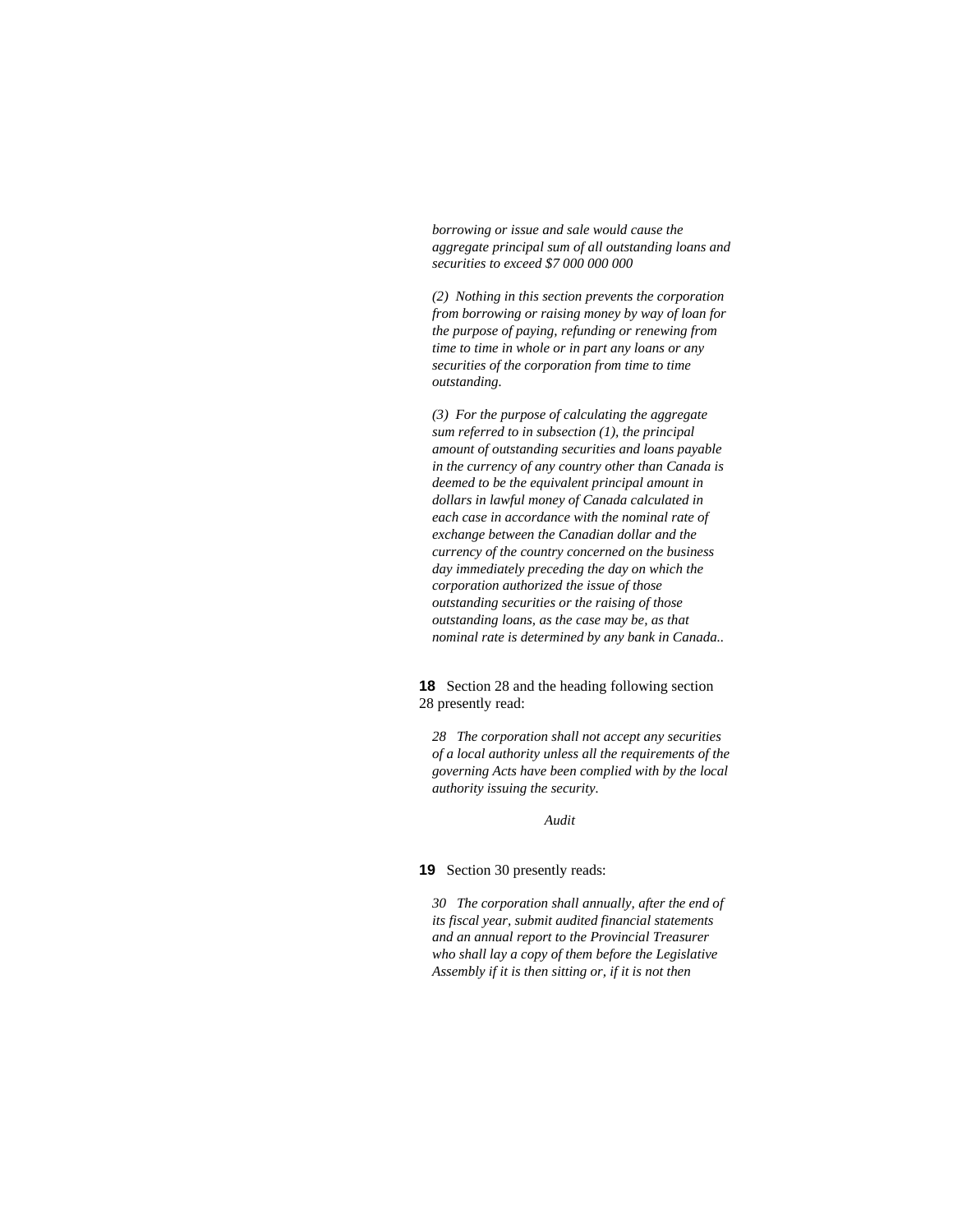*sitting, within 15 days after the commencement of the next sitting.* 

**20** The heading preceding section 31 and sections 31 to 33 presently read:

#### *Miscellaneous*

*31 Subject to the Financial Administration Act, the Government may purchase the securities of the corporation notwithstanding any other Act of the Legislature.* 

*32(1) A local authority may borrow money from the corporation by the issue and sale of its securities to the corporation, by pledge or by trust certificates, notes or other securities acceptable to the corporation, notwithstanding the governing Act or Acts applying to the local authority.* 

*(2) Nothing in this section shall be construed to relieve a local authority from compliance with any statutory requirement relating to any borrowing by the local authority.* 

*33 The corporation may act as financial agents or otherwise for a local authority in negotiating loans, refinancing securities of the local authority or in any other capacity authorized by the regulations* 

**21** Sections 34, 35 and 36 presently read:

*34 In the exercise of the powers set out in this Act, the corporation is subject to any regulations prescribing the securities that the corporation may purchase or accept and the form of investments that the corporation may make.* 

*35(1) The Lieutenant Governor in Council may make regulations* 

 *(a) prescribing the rates of interest that the corporation may pay on deposits and the*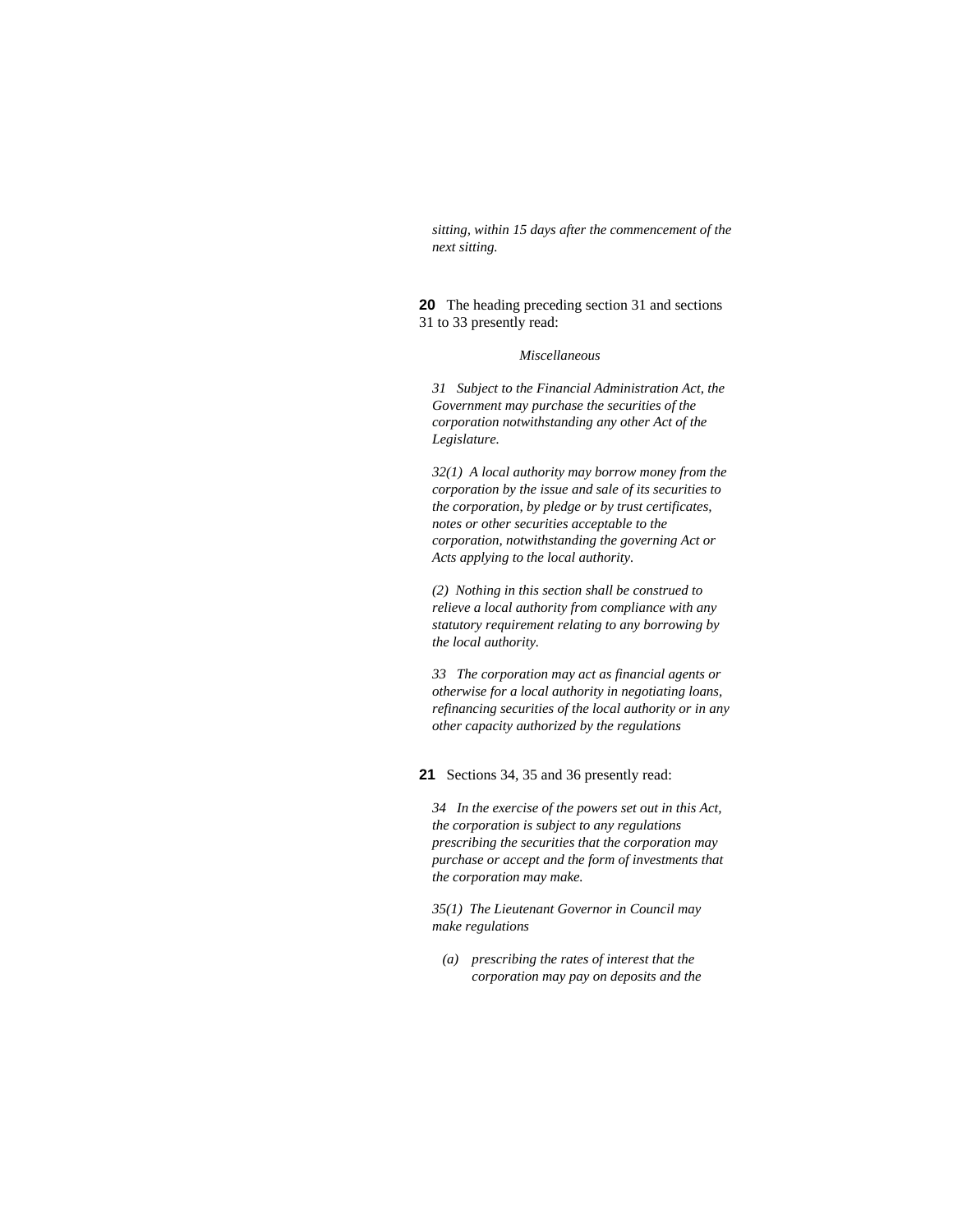*rates of interest it may charge for loans from it;* 

- *(b) prescribing the fees and charges the corporation may make in respect of any services offered by it;*
- *(c) governing the manner of making loans, the purposes for which loans may be made and prescribing the terms and conditions of any loans;*
- *(d) generally, for the purpose of carrying out this Act according to its intent or for the purpose of supplying any deficiency in it.*

*(2) A regulation made under this section shall be laid on the table of the Legislative Assembly within 10 days after the commencement of the first session in the next year.* 

*36 Loans by the corporation to local authorities, and securities of local authorities purchased or held by the corporation, rank proportionately with loans and securities outstanding in respect of those local authorities.* 

**22** Provincial corporation.

**23** Transitional.

**24** Section 40 presently reads:

*40 The corporation is exempt from the requirements of sections 6, 118 to 121, 133, 162 and 304 of the Companies Act.* 

**25** Replaces reference to "corporation" with a reference to "Corporation".